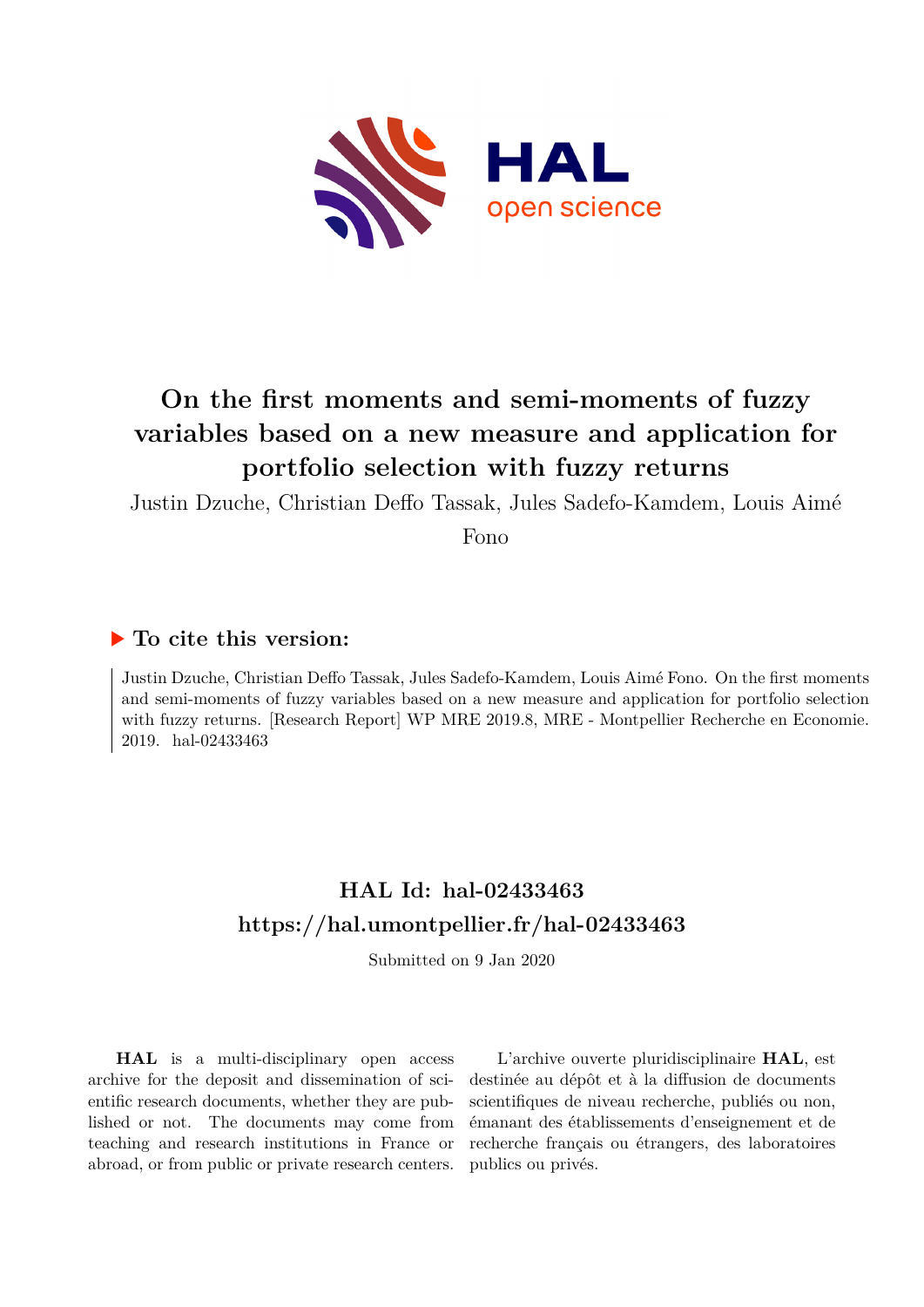

# DOCUMENT DE RECHERCH

# **Justin DZUCHE, Christian DEFFO TASSAK,**

# **Jules SADEFO KAMDEM et Louis Aimé FONO**

«On the first moments and semi-moments of fuzzy variables based on a new measure and application for portfolio selection with fuzzy returns»

# **WP MRE 2019.8**

Montpellier Recherche en Economie EA 7491 – Faculté d'Economie Université de Montpellier - MUSE « Montpellier Université d'Excellence » Contact : alain.marciano@umontpellier.fr





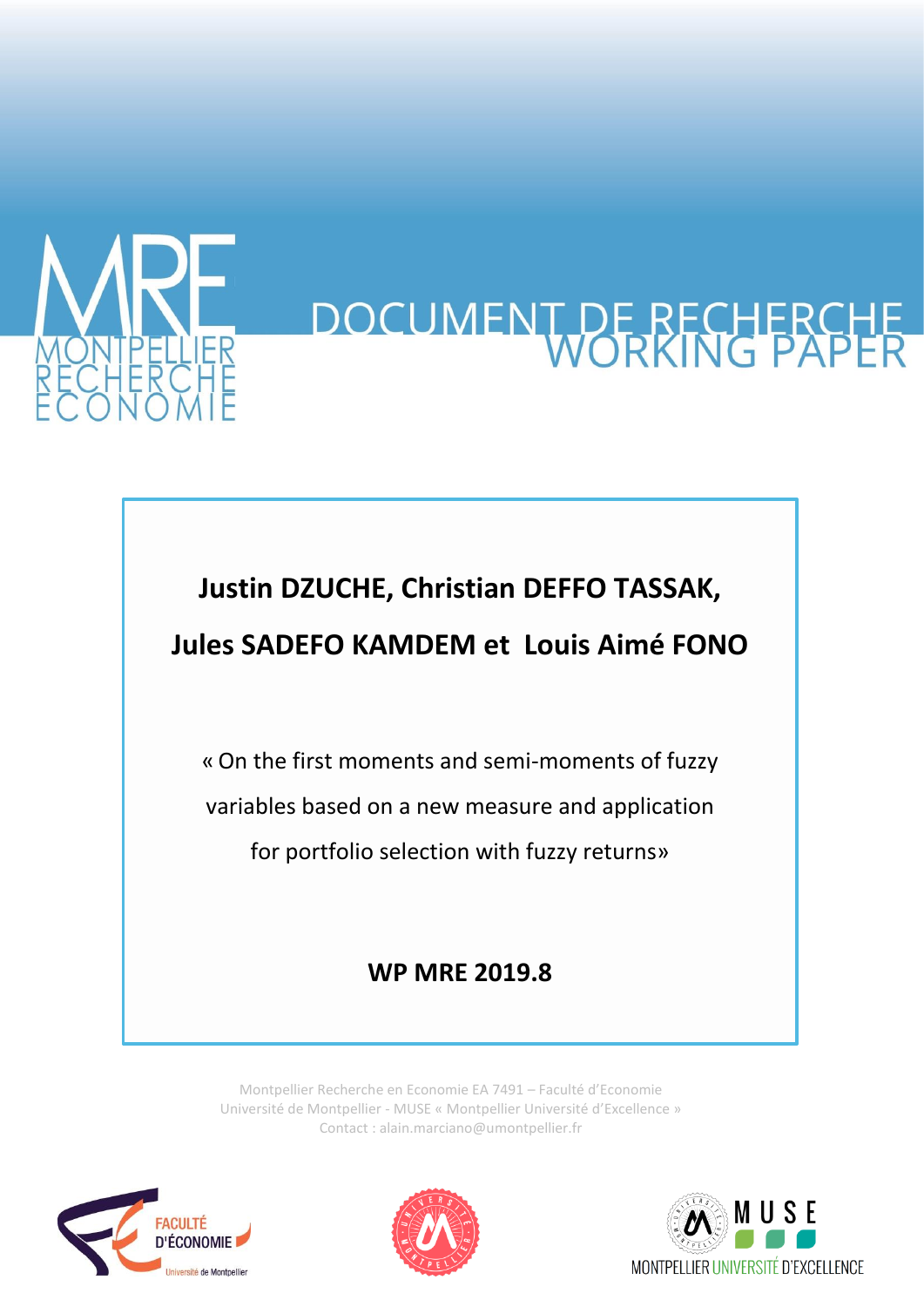# On the first moments and semi-moments of fuzzy variables based on a new measure and application for portfolio selection with fuzzy returns

Justin Dzuche<sup>*a*</sup>, Christian Deffo Tassak<sup>*a*</sup>, Jules Sadefo Kamdem<sup>*b*</sup>, Louis Aim´e Fono*<sup>a</sup><sup>∗</sup>* <sup>*a*</sup> Laboratory of Mathématics - Faculty of Sciences *<sup>a</sup>* University of Douala, B.P. 24157 Douala-Cameroon <sup>*b*</sup> MRE EA 7491 (Université de Montpellier, France) and DFR SJE (Université de Guyane) B.P. 792, 97337 Cayenne cedex, France

*†* Corresponding author : jsadefo@gmail.com ; jules.sadefo-kamdem@umontpellier.fr

June 16, 2019

#### **Abstract**

Possibility, Necessity and Credibility measures are used in the literature in order to deal with imprecision. Recently, Yang and Iwamura [11] introduced a new measure as convex linear combination of possibility and necessity measures and they determined some of its axioms. In this paper, we introduce characteristics (parameters) of a fuzzy variable based on that measure, namely, Expected value, Variance, Semi-Variance, Skewness, Kurtosis and Semi-Kurtosis. We determine some properties of these characteristics and we compute them for trapezoidal and triangular fuzzy variables. We display their application for the determination of optimal portfolios when assets returns are described by triangular or trapezoidal fuzzy variables.

*Keywords:* Fuzzy measure; Fuzzy variable; Expected value; Variance and Semi-Variance; Skewness; Kurtosis and Semi-Kurtosis; Optimal portfolios.

*<sup>∗</sup>*The work has been done under the research Grant No 17-497*RG/MAT HS/AF/ACG− F R*3240297728 offered by The World Academy of Sciences (TWAS) to the Applied Mathematics to Social Sciences Research Group of the Laboratory of Mathematics-University of Douala-Cameroon. The authors (members of the Laboratory of Mathematics) sincerely thanks TWAS.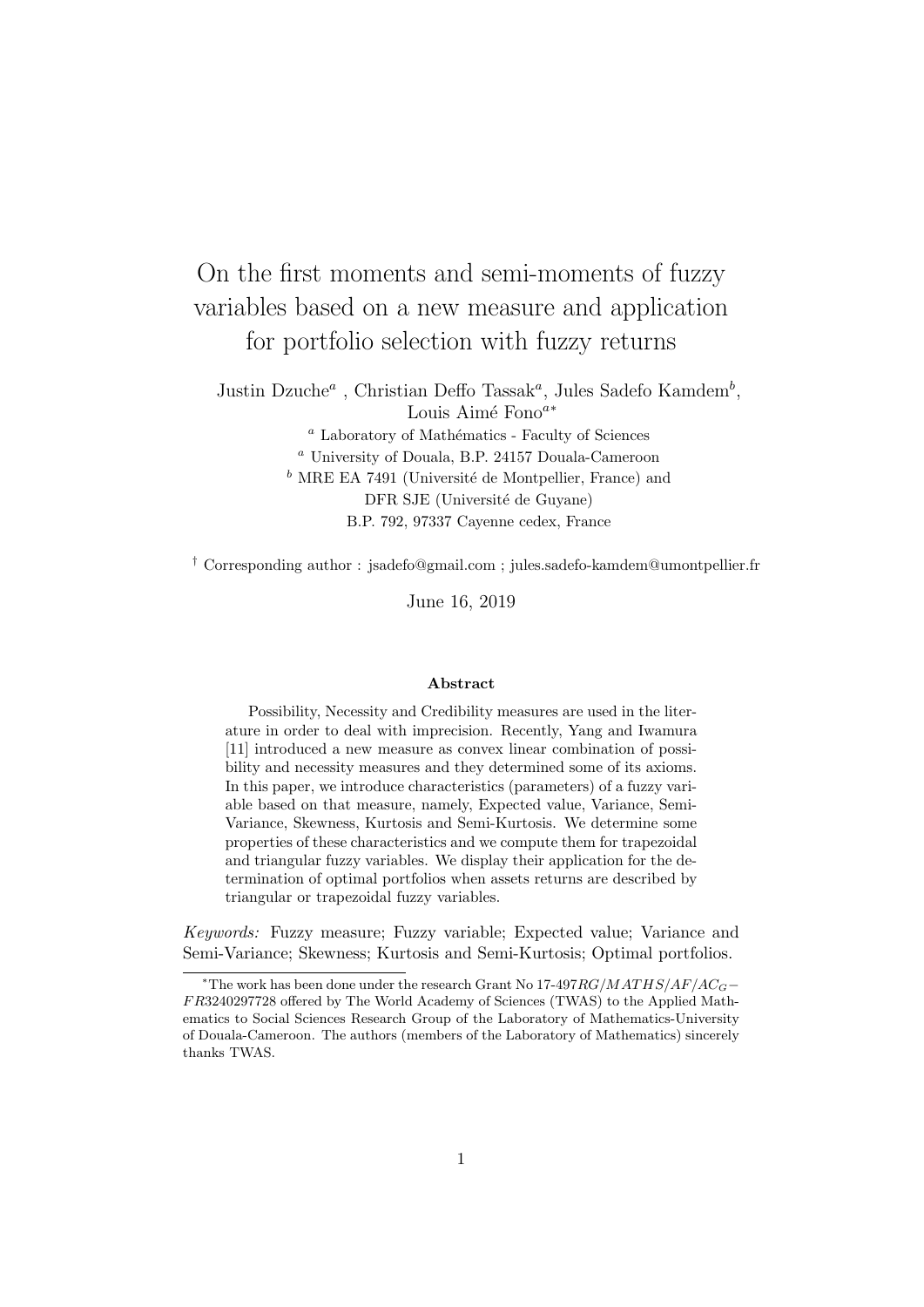#### **1 Introduction**

Uncertainty can be viewed as an aspect of randomness or ambiguity in real life phenomena. Thereby, one needs a measure on fuzzy events (fuzzy measure) to analyze questions and problems dealing with such uncertainty. After Zadeh's work [12] introducing possibility and necessity measures, a vast literature appeared on fuzzy theory and fuzzy logic based on the aforementioned measures. Twenty years later, Liu [6] introduced credibility measure as the arithmetic mean of the two first measures. This measure has been used to address other questions dealing with uncertainty (see Liu [7], Li et al. [5], Huang et al. [4], Sadefo et al. [9] and Tassak et al. [10]). More recently, Yang and Iwamura [11] introduced a new measure, denoted  $m_{\lambda}$ , as a convex linear combination of possibility and necessity measures (the weight  $\lambda$  of the possibility measure in the combination is a real parameter in the interval  $[0; 1]$  and they determined some of its axioms. This new measure generalized the three previous ones and has been used in fuzzy chance-constrained programming (Yang and Kakuzo [11], Dai et al. [1]) as a more generalized approach compared with credibility constrained programming ones to find optimal strategies for carbon capture. We used it in our recent conference paper to determine Expected value and Variance of a fuzzy variable (Dzuche et al. [2]).

This paper focuses on the recent measure for two major findings that might be useful. First, the weight  $\lambda$  can be considered as the the decision maker confidence on the fuzzy event degree of realization such that degree 1 means a complete confidence and degree 0 means no confidence. The *m*<sub>λ</sub> − measure can become either possibility measure,or necessity measure or credibility measure respectively for the decision marker who is self confident, unconfident and neutral (the weight is equal to  $\frac{1}{2}$ ). It is a comprise of the two first measures and this finding is similar to the idea of Hurwicz decision criteria in Microeconomics which is a compromise of maximax and maximin criteria. On the other hand, due to the fact that the new measure generalizes the three previous ones in technical point of view, many theoretical results already solved with one of the three first measures can be generalized with the new measure. In addition, some specific results will be outlined.

The modest contribution of this paper is to study, by means of  $m<sub>\lambda</sub>$ , fuzzy variables characteristics and to implement obtained results for portfolio optimization models with fuzzy returns. More specifically, in the continuation of our recent work (Dzuche et al. [2]), we propose some new axioms of  $m_{\lambda}$ , and we introduce fuzzy variables characteristics w.r.t. to this measure. We determine four first moments (expected value, variance, skewness and kurtosis) and two first semi-moments (semi-variance and semi-kurtosis)of trapezoidal and triangular fuzzy variables. We establish some properties of these characteristics and the obtained theoretical results are applied in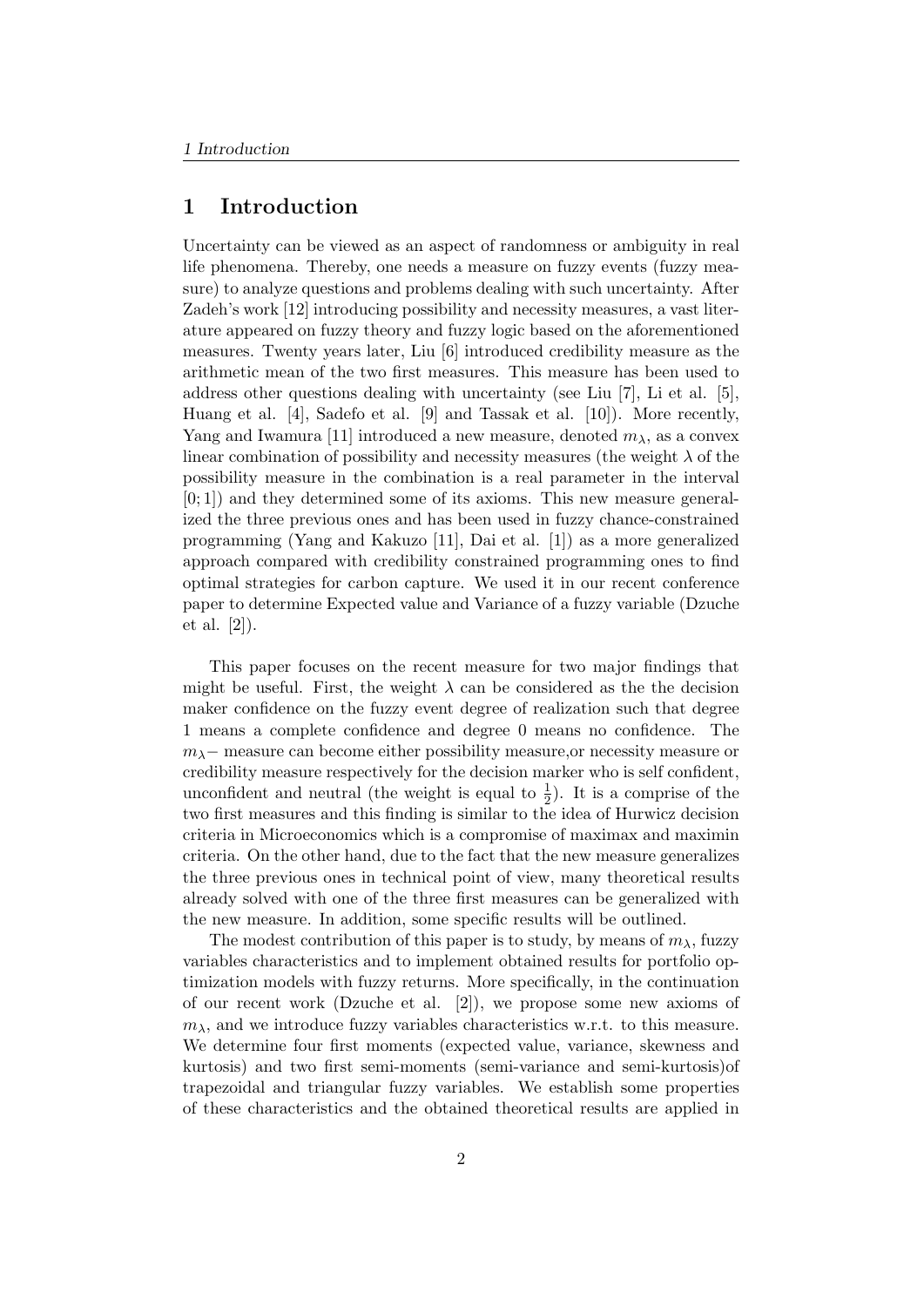portfolio selection with fuzzy returns.

The paper is organized as follows. Section 2 recalls useful notions on fuzzy sets, on four previous usual fuzzy measures. We display some new axioms of the more recent one. In Section 3, we introduce and study fuzzy variables characteristics. More precisely, we focus on the determination of four first moments and two first semi-moments of trapezoidal and triangular fuzzy variables and we establish some properties of these characteristics. Section 4 displays an application of these characteristics in optimal portfolios selection where assets returns proposed by Huang [4] are described by triangular fuzzy variables. We also apply these characteristics to find optimal portfolios by using Tokyo stock exchange data provided by Hasuike et al. [3]. Appendix contains proofs of some results.

#### **2 Preliminaries**

Throughout this paper, *X* is a nonempty set, namely, the universal set. A fuzzy subset *A* of *X* is defined by its membership function:  $\mu_A : X \to [0,1]$ such that, to each  $x \in X$ , is associated  $\mu_A(x)$  representing the membership grade of *x* to *A*. *A* is denoted by  $\{(x, \mu_A(x)), x \in X\}$ . If  $\forall x \in A, \mu_A(x) \in$ *{*0*,* 1*},* then *A* becomes a crisp subset of *X.*

Let  $\xi$  be a mapping from  $X$  to  $\mathbb R$  described by its membership function  $\mu$ interpreted as: for any  $x \in \mathbb{R}$ ,  $\mu(x)$  represents the degree that  $\xi$  takes value *x*. *ξ* is said to be a fuzzy variable if *ξ* is measurable. A fuzzy variable *ξ* is normal if  $\exists x_0 \in \mathbb{R}, \mu(x_0) = 1.$ 

For  $\xi$  and  $\eta$  be two fuzzy variables and  $\alpha$  a real number, their sum  $\xi + \eta$  is a fuzzy variable defined by:  $\forall x \in \mathbb{R}, (\xi + \eta)(x) = \xi(x) + \eta(x)$  and  $\alpha\xi$  is a fuzzy variable defined by:  $\forall x \in \mathbb{R}, (\alpha \xi)(x) = \alpha \xi(x)$ .

A fuzzy number  $\xi$  is a fuzzy variable that satisfies:  $\exists a, b, c, d \in \mathbb{R}$  with  $a \leq$  $b \leq c \leq d$  such that (i)  $\mu$  is upper semi-continuous, (ii)  $\forall r \notin [a, d], \mu(r) = 0$ , (iii)  $\mu$  is increasing on [*a, b*] and decreasing on [*c, d*] and (iv)  $\forall r \in [b, c], \mu(r) =$ 1. Thus, we denote it by  $\xi = (a, b, c, d)$ . In the particular case where  $\mu$  is a straight line on [a, b] and [c, d], then  $\xi = (a, b, c, d)$  is the usual and wellknown trapezoidal fuzzy number. Then, we deduce analytical expressions

of the membership functions of  $\xi : \forall x \in \mathbb{R}, \mu(x) =$ 

 $\sqrt{ }$  $\int$  $\overline{\mathcal{L}}$ *x−a b−a* if *a ≤ x ≤ b* 1, if  $b \leq x \leq c$ *x−d c−d* if *c ≤ x ≤ d* 0 elsewhere *.*

If  $b = c$ , then  $\xi = (a, b, d)$  is a triangular fuzzy number.

Figure 1 displays a trapezoidal fuzzy variable and a triangular one.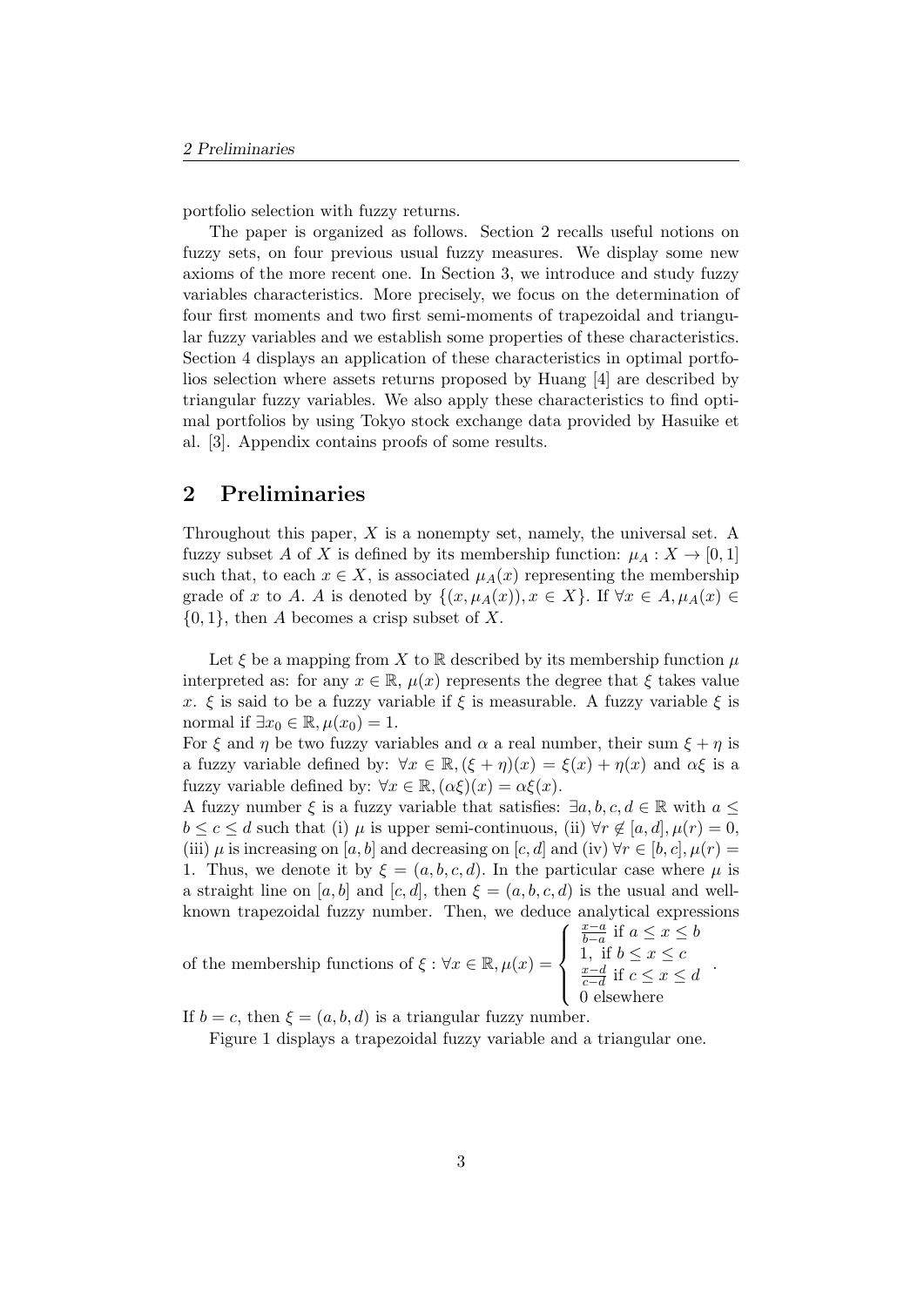

Figure 1: On right trapezoidal fuzzy variable (1*,* 2*,* 3*,* 4) and on left triangular fuzzy variable (1*,* 3*.*5*,* 4).

In the following, we recall classical fuzzy measures proposed in the literature to deal with imprecision.

Let  $B \subset X$  and  $\xi : X \to \mathbb{R}$  be a fuzzy variable whose membership function *μ*, that means, each element *x* of *X* is associated to a real number  $ξ(x)$ by means of  $\xi$  with the membership grade  $\mu(\xi(x))$ . We have the following classical and well-known measures: the Possibility measure defined by  $Pos(B) = \sup_{x \in B} \mu(\xi(x))$  (Zadeh [12]); the Necessity measure defined by  $Nec(B) = 1 - Pos(B<sup>c</sup>) = inf_{x \in B} \mu(\xi(x))$  (Zadeh [12]) and the Credibility measure defined by  $Cred(B) = \frac{1}{2}[Pos(B) + Nec(B)]$  (Liu [6]).

Yang and Iwamura [11] introduced a measure, denoted  $m<sub>\lambda</sub>$  and defined by for  $\lambda \in [0, 1]$ ,

$$
m_{\lambda}(B) = \lambda \sup_{x \in X} \mu(B(x)) + (1 - \lambda) \inf_{x \in X} \mu(B(x))
$$
 (1)

or equivalently, we have:

$$
m_{\lambda}(\{\xi \in B\}) = \lambda Pos(\{\xi \in B\}) + (1 - \lambda)Nec(\{\xi \in B\}).
$$

In particular, we have: For  $\lambda = 0$  (resp.  $\lambda = 1$ , resp.  $\lambda = \frac{1}{2}$ )  $\frac{1}{2}$ )  $m_{\lambda} = Nec$ (resp.  $m_{\lambda} = Pos$ , resp.  $m_{\lambda} = Cr$ ). They established some axioms of  $m_{\lambda}$ such as universality, subadditivity for  $\lambda \geq \frac{1}{2}$  $\frac{1}{2}$  and monotonicity. Notice that if  $P(X)$  is the power set of *X*, then the triplet  $(X, P(X), m_\lambda)$  is called a *λ*-fuzzy space.

In addition, we have the following two new axioms of  $m_\lambda$ .

1.

$$
\begin{pmatrix}\n\lambda m_{\lambda}(B) + (1 - \lambda)m_{\lambda}(B^{c}) = \lambda \\
\text{or} \\
(1 - \lambda)m_{\lambda}(B) + \lambda m_{\lambda}(B^{c}) = \lambda\n\end{pmatrix}
$$
\n(2)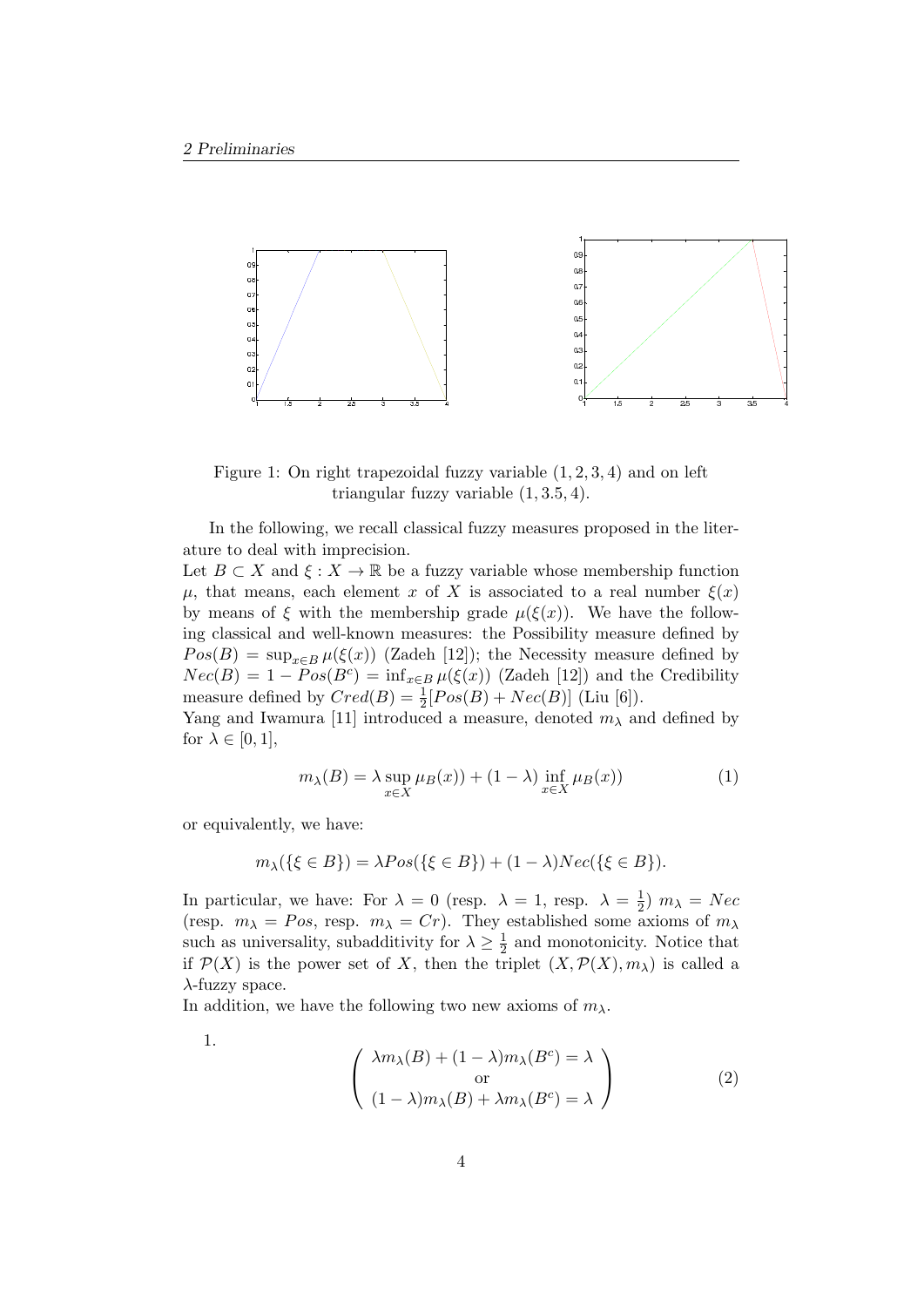2.  $m_{\lambda}(\cup_{i\in I}B_i)=\sup_{i\in I}m_{\lambda}(B_i)$  if  $\sup_{i\in I}m_{\lambda}(B_i)\leq \lambda$  where  $(B_i)_{i\in I}$  is a countable family of subsets of *X* and  $I \subset \mathbb{N}$ .

When  $\lambda = \frac{1}{2}$  $\frac{1}{2}$ , the Axiom defined by (2) becomes the duality axiom of credibility measure defined by Liu [6] as  $Cr(B) + Cr(B^c) = 1$ .

Let us end this Section by evaluating the measure of events  $\xi \geq t$  and  $\xi \leq t$  for  $t \in \mathbb{R}$  when  $\xi$  is a trapezoidal fuzzy variable.

**Example 1.**  $m_{\lambda} \{\xi \ge t\} = \lambda \sup_{r > t} \mu(r) + (1 - \lambda)(1 - \sup_{r \le t} \mu(r))$  and  $m_{\lambda} {\{\xi \leq t\}} = \lambda \sup_{r \leq t} \mu(r) + (1 - \lambda) (1 - \sup_{r \geq t} \mu(r)).$ *We obtain:*

$$
m_{\lambda}\{\xi \geq t\} = \begin{cases} 0 & \text{if } d \leq t, \\ \frac{\lambda(d-t)}{d-c} & \text{if } c \leq t \leq d, \\ \lambda & \text{if } b \leq t < c, \\ \frac{\lambda(t-a)+b-t}{b-a} & \text{if } a \leq t < b, \\ 1 & \text{if } t < a \end{cases}
$$
\n
$$
m_{\lambda}\{\xi \leq t\} = \begin{cases} 1 & \text{if } d \leq t, \\ \frac{\lambda(d-t)+t-c}{d-c} & \text{if } c \leq t \leq d, \\ \frac{\lambda(t-a)}{b-a} & \text{if } a \leq t < b, \\ 0 & \text{if } t < a. \end{cases}
$$

Throughout this paper,  $\xi$  is a normal fuzzy variable.

In the following Section, we introduce four main characteristics of a fuzzy variable by means of  $m_\lambda$  – measure. We compute them for trapezoidal and triangular fuzzy variables and determine some of their properties.

## **3 Characteristics of a fuzzy variable with respect to the** *mλ***-measure**

In the following Subsection, we introduce and study the expected value and the variance of a fuzzy variable with respect to  $m_\lambda$  – measure. Results of our recent conference paper (Dzuché et al.[2]) are a part of the findings of the Subsection.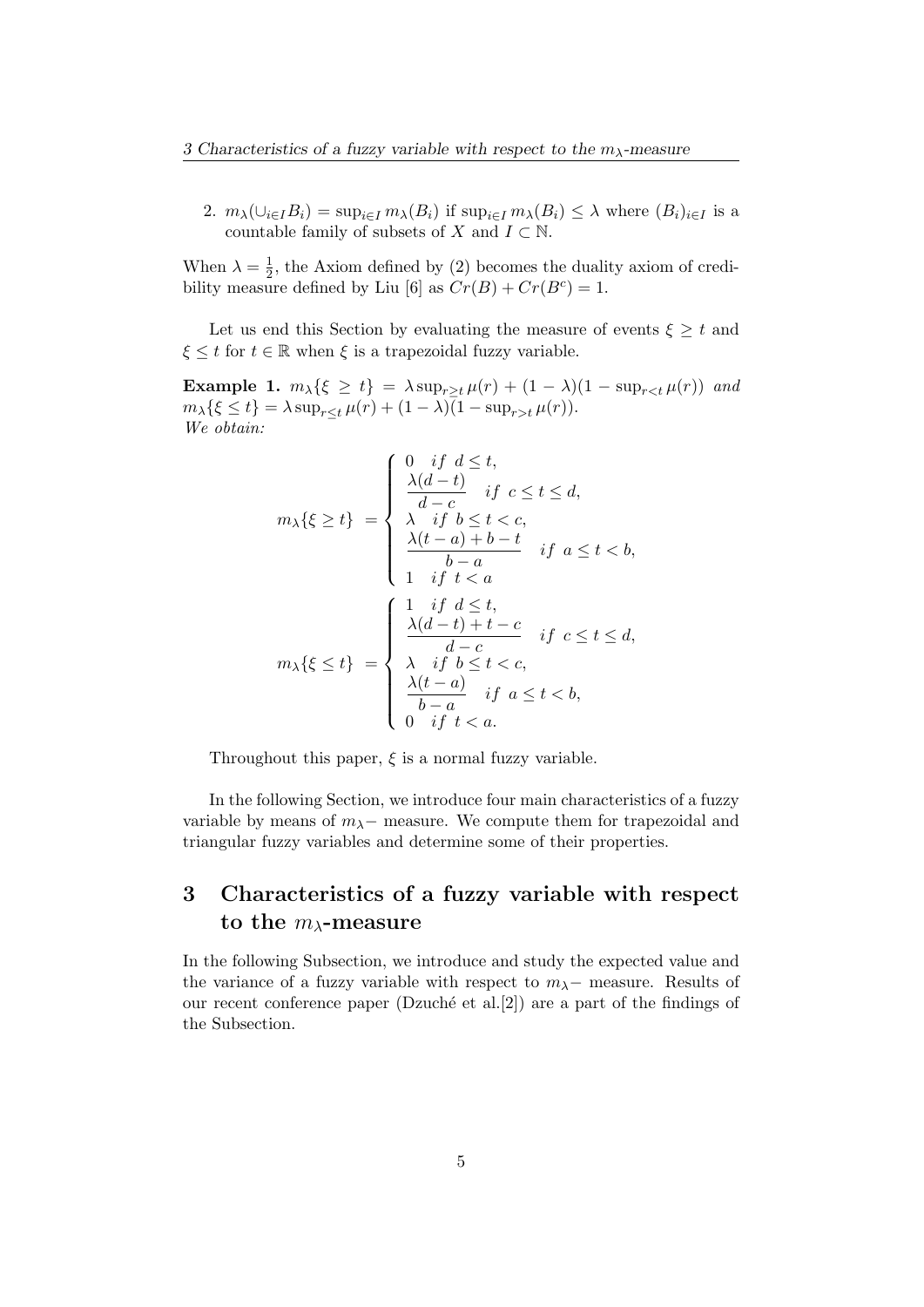#### **3.1 Expected value and Variance**

**Definition 1.** Let  $\xi$  be a fuzzy variable and  $\lambda \in [0,1]$ . The expected value *of ξ is defined by:*

$$
E_{\lambda}[\xi] = \int_{-\infty}^{0} [m_{\lambda}\{\xi \ge r\} - 1] dr + \int_{0}^{+\infty} m_{\lambda}\{\xi \ge r\} dr \tag{3}
$$

*with the condition that, at least one of the two integrals is finite.*

**Remark 1.** *1*) When  $\lambda = \frac{1}{2}$  $\frac{1}{2}$ , we obtain the expected value defined by Liu [6] *by means of the credibility measure as follows:*

$$
E_{\frac{1}{2}}[\xi] = \int_0^{+\infty} Cr\{\xi \ge r\} dr - \int_{-\infty}^0 Cr\{\xi \le r\} dr
$$

*provided that, at least one of the two integrals is finite.*

*2) Liu [6] introduced for a normalized fuzzy variable, the upper expected value of*  $\xi$  *and the lower expected value of*  $\xi$  *respectively denoted*  $\overline{E}[\xi]$  *and E*[*ξ*] *and defined by:*

$$
\overline{E}[\xi] = \int_0^{+\infty} P \cos\{\xi \ge r\} dr - \int_{-\infty}^0 N e c\{\xi \le r\} dr \tag{4}
$$

*and*

$$
\underline{E}[\xi] = \int_0^{+\infty} Nec\{\xi \ge r\} dr - \int_{-\infty}^0 Pos\{\xi \le r\} dr. \tag{5}
$$

*We have:*

$$
E_{\lambda}[\xi] = \lambda \overline{E}[\xi] + (1 - \lambda) \underline{E}[\xi]
$$
\n(6)

We now compute the expected values of trapezoidal and triangular fuzzy variables.

**Example 2.** *- The expected value of a trapezoidal fuzzy variable*  $\xi = (a, b, c, d)$ *based on the*  $m_{\lambda}$ *− measure is defined by:* 

$$
E_{\lambda}[\xi] = (1 - \lambda)\frac{a+b}{2} + \lambda\frac{c+d}{2}.
$$

*- We deduce that the expected value of a triangular fuzzy variable*  $\xi = (a, b, c)$ *is given by:*

$$
E_{\lambda}[\xi] = (1 - \lambda)\frac{a}{2} + \lambda\frac{c}{2} + \frac{b}{2}.
$$

*- If*  $\lambda = \frac{1}{2}$  $\frac{1}{2}$ , we obtain expected values of Liu [6] respectively for trapezoidal *and triangular fuzzy variables, that is,*  $E_{\frac{1}{2}}[\xi] = \frac{a+b+c+d}{4}$  and  $E_{\frac{1}{2}}[\xi] = \frac{a+2b+c}{4}$ .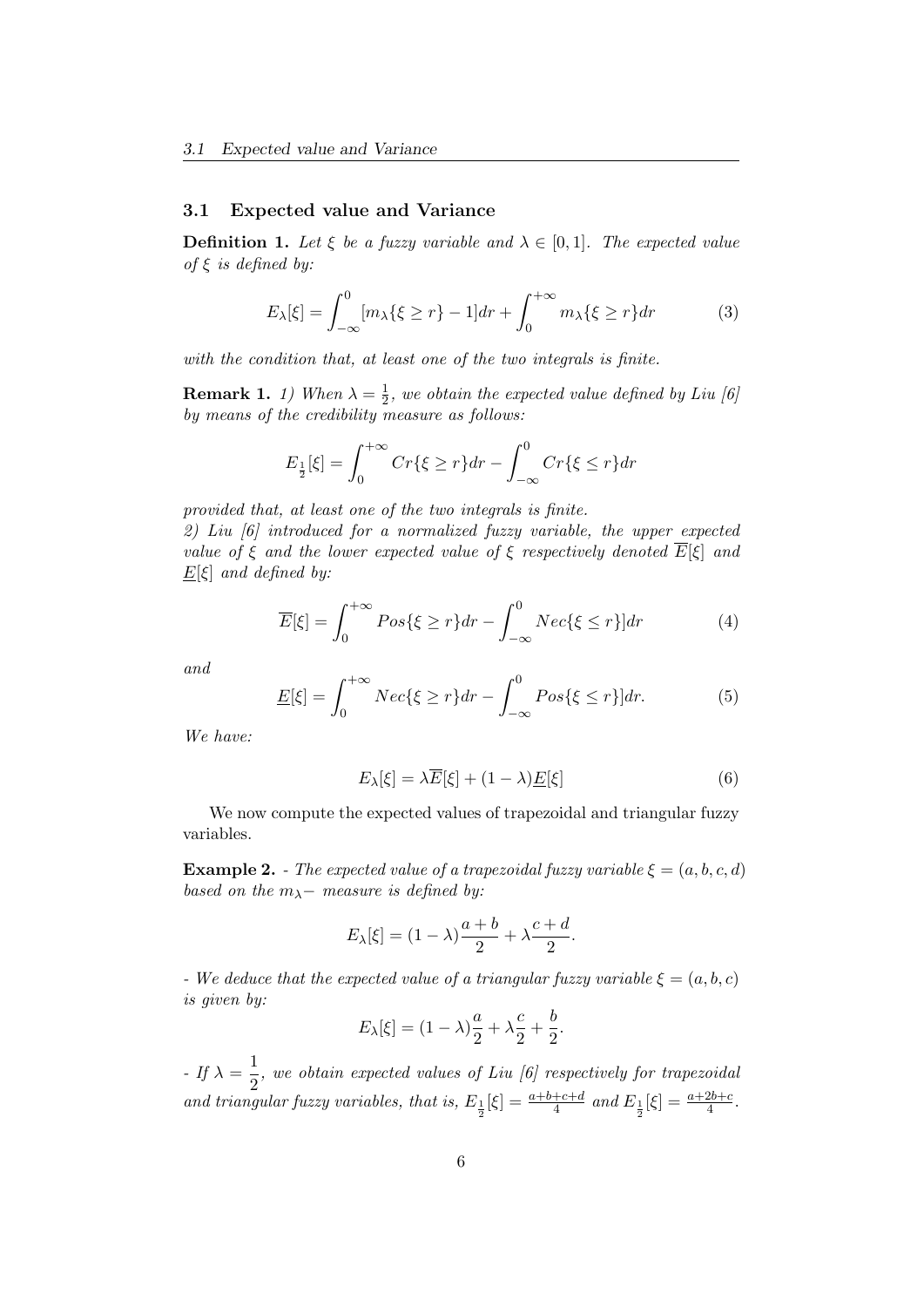The following result establishes that the expected value of a trapezoidal fuzzy variable is increasing with respect to  $\lambda$ .

**Proposition 1.** Let  $\xi = (a, b, c, d)$  be a trapezoidal fuzzy variable,  $\lambda_1, \lambda_2 \in$ [0*,* 1]*.*

 $If \lambda_1 \leq \lambda_2 \ then \ E_{\lambda_1}[\xi] \leq E_{\lambda_2}[\xi].$ 

**Proof**: Let  $\xi = (a, b, c, d)$  be a trapezoidal fuzzy variable and let us set:  $f(\lambda) = (1 - \lambda) \frac{a+b}{2} + \lambda \frac{c+d}{2}$  $\frac{+d}{2}$ . We have:  $f'(\lambda) = \frac{c-a}{2} + \frac{d-b}{2} \ge 0$  since  $c \ge a$  and  $d \geq b$ . So  $f = E_{\lambda}[\xi]$  is increasing with respect to  $\lambda$ .

We end this Subsection by introducing the Variance of a fuzzy variable and we compute it in some cases.

**Definition 2.** Let  $\xi$  be a fuzzy variable such that  $E[\xi] = e_{\lambda}$  and  $\lambda \in [0, 1]$ . *The variance of ξ is defined by:*

$$
V_{\lambda}[\xi] = E[(\xi - e_{\lambda})^2] = \int_0^{+\infty} m_{\lambda} \{ (\xi - e_{\lambda})^2 \ge r \} dr.
$$
 (7)

In the following Example, we compute the variance of a trapezoidal fuzzy variable and a triangular one.

**Example 3.** *1.*  $\xi = (a, b, c, d)$  *is a trapezoidal fuzzy variable with expected value*  $e_{\lambda}$ *.* 

We set:  $\alpha = b-a$ ,  $\gamma = c-b$ ,  $\beta = d-c$ ,  $t = \frac{\beta(e_{\lambda} - a) - \alpha(d - e_{\lambda})}{\beta}$  $\frac{\alpha(\alpha-\beta)}{\beta-\alpha}$  and *without loss of generality, we assume that:*  $b < e_\lambda < c$ ,  $\gamma < \alpha < \beta$ ,  $c - e_\lambda < e_\lambda - a < d - e_\lambda$  and  $c - e_\lambda < t < e_\lambda - a$ . We obtain:  $V_{\lambda}[\xi] = \lambda(c - e_{\lambda})^2 + \frac{\lambda}{\alpha}$  $\frac{\lambda}{\alpha}[(e_{\lambda}-a)(t^2-(c-e_{\lambda})^2)]$ *−* 2  $\frac{2}{3}(t^3 - (c - e_\lambda)^3)] + \frac{\lambda}{\beta}[(d - e_\lambda)((e_\lambda - a)^2 - t^2) - \frac{2}{3}]$  $\frac{2}{3}((e_{\lambda}-a)^3-t^3)$  $+\frac{\lambda}{\beta}$  $\frac{\lambda}{\beta}$ [ $\frac{1}{3}$  $\frac{1}{3}(d-e_{\lambda})^3 + \frac{2}{3}(e_{\lambda}-a)^3 - (e_{\lambda}-a)^2(d-e_{\lambda})$ .

2.  $\xi = (a, b, c)$  *is a triangular fuzzy variable with expected value*  $e_{\lambda}$ *. We set:*  $\alpha = b - a$ ,  $\beta = c - b$ ,  $t = \frac{\beta(e_{\lambda} - a) - \alpha(c - e_{\lambda})}{2}$  $\frac{\alpha(c - c_{\lambda})}{\beta - \alpha}$  and without *loss of generality, we assume that:*  $b > e_{\lambda}$  *and*  $\alpha > \beta$ *. We obtain:*  $V_{\lambda}[\xi] = (b - e_{\lambda})^2 - \frac{1 - \lambda}{\alpha}[(b - e_{\lambda})^2(e_{\lambda} - a) + \frac{2}{3}(b - e_{\lambda})^3]$  $+\frac{\lambda}{\beta}$  $\frac{\lambda}{\beta}[(c-e_{\lambda})(t^2-(b-e_{\lambda})^2)-\frac{2}{3}]$  $\frac{2}{3}(t^3 - (b - e_\lambda)^3) + \frac{\lambda}{\alpha}[(e_\lambda - a)((c - e_\lambda)^2 (t^2) - \frac{2}{3}$  $\frac{2}{3}((c-e_{\lambda})^3-t^3)$  $+\frac{\lambda}{\alpha}$  $\frac{\lambda}{\alpha}$ [ $\frac{1}{3}$  $\frac{1}{3}(e_{\lambda}-a)^3+\frac{2}{3}$  $\frac{2}{3}(c-e_{\lambda})^{3}-(c-e_{\lambda})^{2}(e_{\lambda}-a)).$ 

The following result establishes useful properties (linearity and homogeneity) of the expected value and the variance respectively with respect to the  $m_{\lambda}$ *-* measure.

**Proposition 2.** Let  $\xi$  and  $\eta$  be two fuzzy variables such that  $E_{\lambda}[\xi] < \infty$  and  $E_{\lambda}[\eta] < \infty$ ,  $\mu$  *a nonnegative real number,*  $\nu$  *a real number and*  $\lambda \in [0,1]$ *.*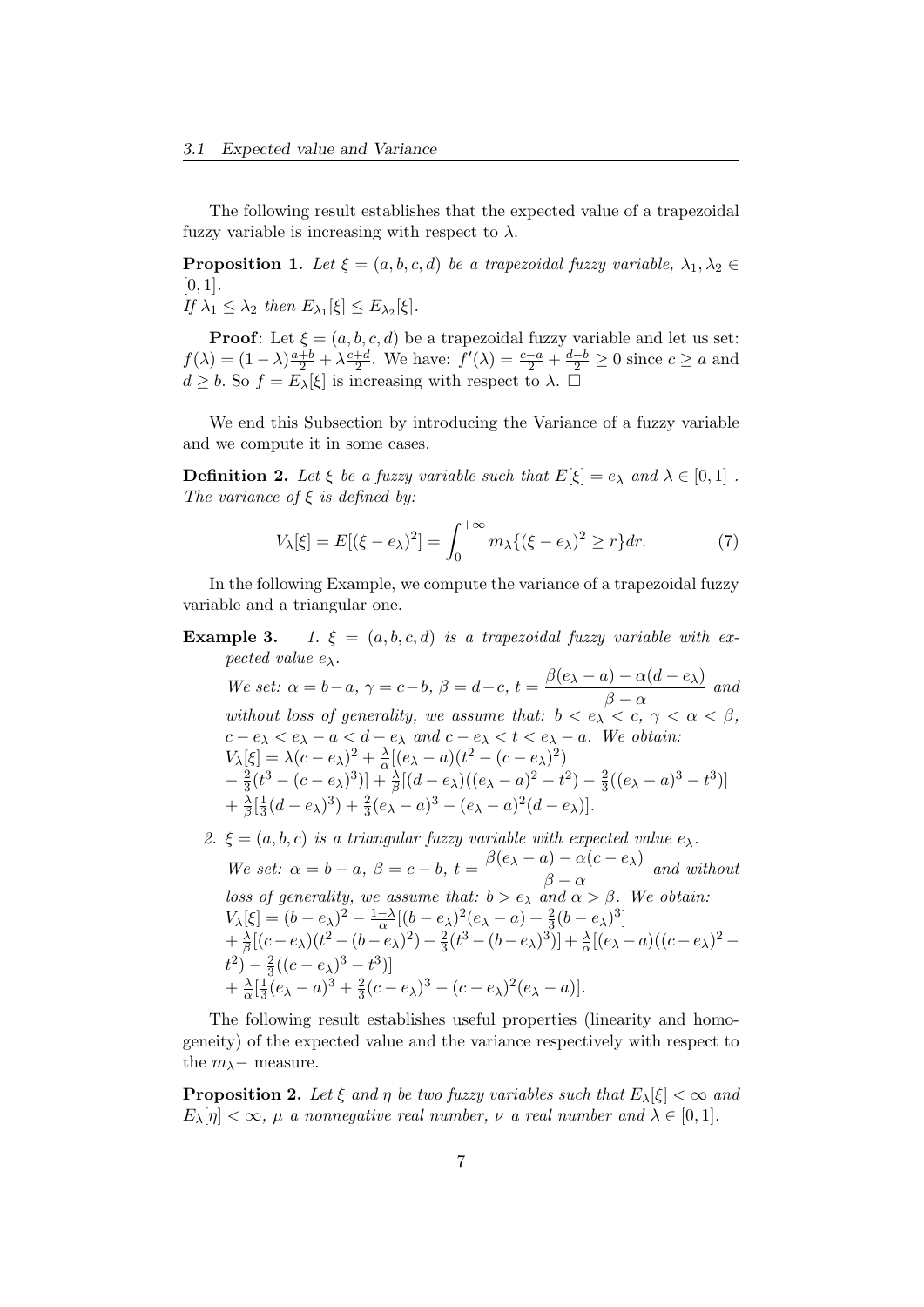1. 
$$
\begin{cases} E_{\lambda}[\xi + \eta] = E_{\lambda}[\xi] + E_{\lambda}[\eta] \\ E_{\lambda}[\mu \xi] = \mu E_{\lambda}[\xi] \end{cases}
$$

$$
\mathcal{L} \cdot V_{\lambda}[\mu \xi + \nu] = \mu^2 V_{\lambda}[\xi].
$$

**Proof:** 1) The proof of the linearity is given in the Section Appendix. 2) Since  $\alpha \xi + \beta$  is a fuzzy variable; on the other hand, by Definition 2 and the first Proposition 2 , we have:

*.*

 $V_{\lambda}[\mu\xi+\nu] = E_{\lambda}[(\mu\xi+\nu - E_{\lambda}[\mu\xi+\nu])^{2}] = E_{\lambda}[(\mu\xi+\nu - \mu E_{\lambda}[\xi]-\nu)^{2}]$ . Thus, we have:  $V_{\lambda}[\mu\xi + \nu] = E_{\lambda}[(\mu\xi - \mu E_{\lambda}[\xi])^{2}] = E_{\lambda}[\mu^{2}(\xi - E_{\lambda}[\xi])^{2}]$ . Finally, by the first result of Proposition 2, we have:  $V_{\lambda}[\mu\xi + \nu] = \mu^2 E_{\lambda}[(\xi - E_{\lambda}[\xi])^2]$  $\mu$ <sup>2</sup>*V*<sub>λ</sub>[ξ]. □

Throughout this paper, we introduce new concepts and establish new results.

In the following Subsection, we introduce and study the Skewness and Kurtosis of a fuzzy variable with respect to the  $m_{\lambda}$ - measure.

#### **3.2 Skewness and Kurtosis**

**Definition 3.** Let  $\xi$  be a fuzzy variable such that  $E_{\lambda}[\xi] = e_{\lambda}$  and  $\lambda \in [0,1]$ . *1) The skewness of ξ is defined by:*

$$
SK_{\lambda}[\xi] = E_{\lambda}[(\xi - e_{\lambda})^3] = \int_{-\infty}^0 [m_{\lambda}\{(\xi - e_{\lambda})^3 \le r\} - 1]dr + \int_0^{+\infty} m_{\lambda}\{(\xi - e_{\lambda})^3 \ge r\}dr
$$
\n(8)

*2) The kurtosis of ξ is defined by:*

$$
K_{\lambda}[\xi] = E_{\lambda}[(\xi - e_{\lambda})^4] = \int_0^{+\infty} m_{\lambda} \{ (\xi - e_{\lambda})^4 \ge r \} dr.
$$
 (9)

We now compute skewness and kurtosis of a trapezoidal fuzzy variable and a triangular one with expected value *eλ.*

**Example 4.** *1. For a trapezoidal fuzzy variable*  $\xi = (a, b, c, d)$ *. The Skewness*  $SK_{\lambda}[\xi]$  *of*  $\xi$  *is given by:* 

$$
SK_{\lambda}[\xi] = \frac{1}{4(b-a)}[(1-\lambda)(b-e_{\lambda})^{4} - \lambda(a-e_{\lambda})^{4}] + \frac{\lambda}{4(d-c)}[(d-e_{\lambda})^{4} - (c-e_{\lambda})^{4}].
$$

*2.* For a triangular fuzzy variable  $\xi = (a, b, c)$ . *The Skewness*  $SK_{\lambda}[\xi]$  *of*  $\xi$  *is given by:* 

$$
SK_{\lambda}[\xi] = \frac{1}{4(b-a)}[(1-\lambda)(b-e_{\lambda})^{4} - \lambda(a-e_{\lambda})^{4}] + \frac{\lambda}{4(c-b)}[(c-e_{\lambda})^{4} - (b-e_{\lambda})^{4}].
$$

 $If \lambda = \frac{1}{2}$  $\frac{1}{2}$ , we obtain Li et al.'s result on Skewness ([5]).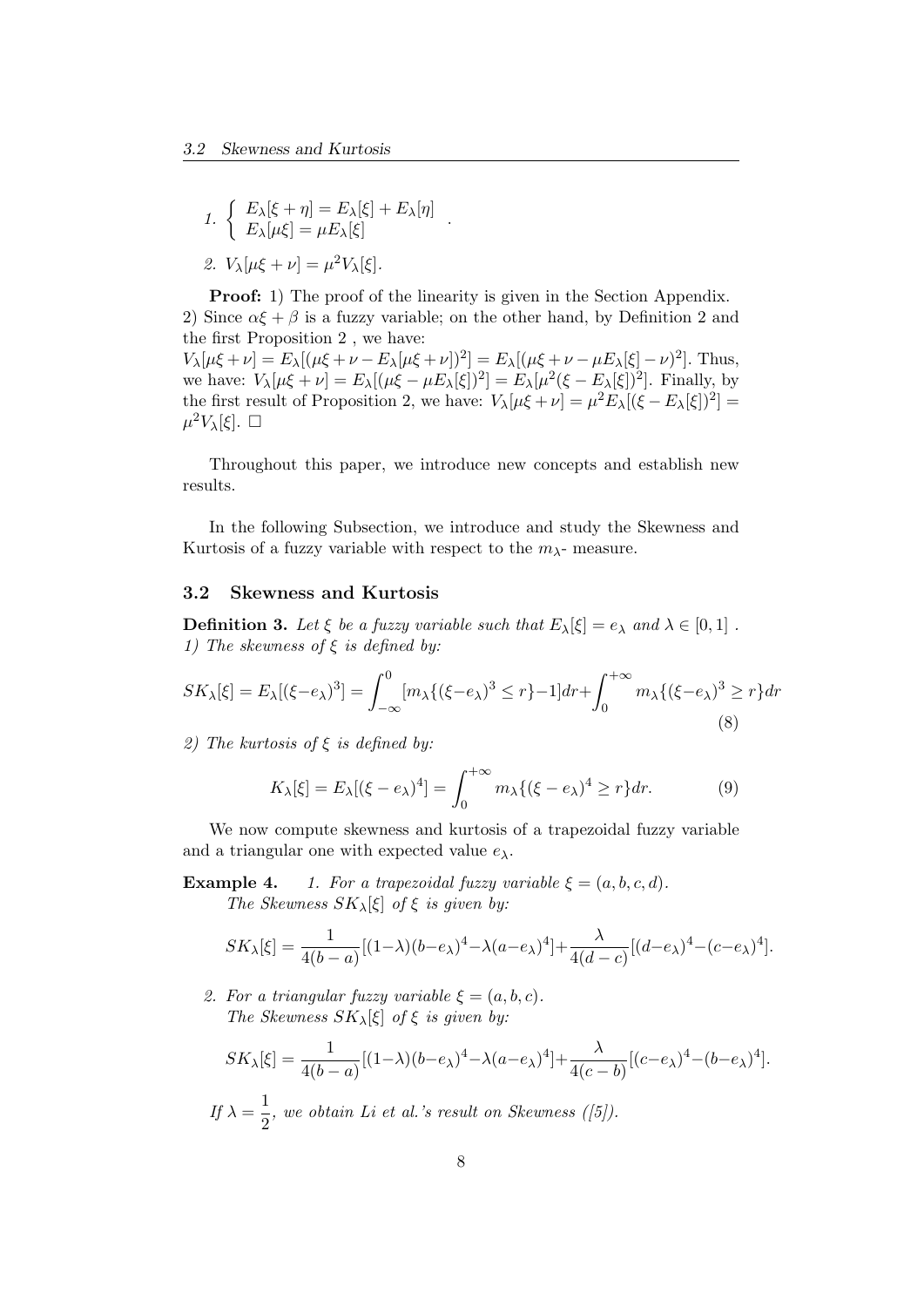In the following Example, we compute kurtosis of a trapezoidal fuzzy variable and a triangular one.

## **Example 5.** *1.*  $\xi = (a, b, c, d)$  *is a trapezoidal fuzzy variable with expected value eλ.*

We set:  $\alpha = b-a$ ,  $\gamma = c-b$ ,  $\beta = d-c$ ,  $t = \frac{\beta(e_{\lambda} - a) - \alpha(d - e_{\lambda})}{\beta}$  $\frac{\alpha(\alpha-\beta)}{\beta-\alpha}$  and *without loss of generality, we assume that:*  $b < e_{\lambda} < c$ ,  $\gamma < \alpha < \beta$ ,  $c - e_\lambda < e_\lambda - a < d - e_\lambda$  and  $c - e_\lambda < t < e_\lambda - a$ . We obtain:  $K_{\lambda}[\xi] = \lambda(c - e_{\lambda})^4 + \frac{\lambda}{\alpha}$  $\frac{\lambda}{\alpha}[(e_{\lambda}-a)(t^4-(c-e_{\lambda})^4)]$ *−* 4  $\frac{4}{5}(t^5 - (c - e_\lambda)^5)] + \frac{\lambda}{\beta}[(d - e_\lambda)((e_\lambda - a)^4 - t^4) - \frac{4}{5}]$  $\frac{4}{5}((e_{\lambda}-a)^5-t^5)$  $+\frac{\lambda}{\beta}$  $\frac{\lambda}{\beta}$ [ $\frac{1}{5}$  $\frac{1}{5}(d-e_{\lambda})^5) + \frac{4}{5}(e_{\lambda}-a)^5 - (e_{\lambda}-a)^4(d-e_{\lambda})$ .

2. 
$$
\xi = (a, b, c)
$$
 is a triangular fuzzy variable with expected value  $e_{\lambda}$ .  
\nWe set:  $\alpha = b - a$ ,  $\beta = c - b$ ,  $t = \frac{\beta(e_{\lambda} - a) - \alpha(c - e_{\lambda})}{\beta - \alpha}$  and without  
\nloss of generality, we assume that:  $b > e_{\lambda}$  and  $\alpha > \beta$ . We obtain:  
\n $K_{\lambda}[\xi] = (b - e_{\lambda})^4 - \frac{1 - \lambda}{\alpha}[(b - e_{\lambda})^4(e_{\lambda} - a) + \frac{4}{5}(b - e_{\lambda})^5]$   
\n $+ \frac{\lambda}{\beta}[(c - e_{\lambda})(t^4 - (b - e_{\lambda})^4) - \frac{4}{5}(t^5 - (b - e_{\lambda})^5)] + \frac{\lambda}{\alpha}[(e_{\lambda} - a)((c - e_{\lambda})^4 -$   
\n $t^4) - \frac{4}{5}((c - e_{\lambda})^5 - t^5)]$   
\n $+ \frac{\lambda}{\alpha}[\frac{1}{5}(e_{\lambda} - a)^5 + \frac{4}{5}(c - e_{\lambda})^5 - (c - e_{\lambda})^4(e_{\lambda} - a)].$ 

We end this Subsection by establishing some of their properties.

**Proposition 3.** *Let ξ be a fuzzy variable, µ and ν two real numbers such that*  $\mu > 0$  *and*  $\lambda \in [0, 1]$ *. We have: 1)*  $S_{\lambda}[\mu\xi + \nu] = \mu^3 S_{\lambda}[\xi]$ . *2)*  $K_{\lambda}[\mu\xi + \nu] = \mu^4 K_{\lambda}[\xi].$ 

**Proof:** The proof of this Proposition is similar to the proof of the second result of Proposition 2.  $\Box$ 

In the following Subsection, we introduce semi-variance and semi-kurtosis of a fuzzy variable  $\xi$  such that  $E_{\lambda}[\xi] = e_{\lambda}$  and  $\lambda \in [0, 1]$ *.* 

#### **3.3 Semi-variance and semi-kurtosis**

**Definition 4.** *1)* The semi-variance of  $\xi$  is defined by:

$$
V_{\lambda}^{S}[\xi] = E_{\lambda}[[(\xi - e_{\lambda})^{-}]^{2}] = \int_{0}^{+\infty} m_{\lambda} \{ [(\xi - e_{\lambda})^{-}]^{2} \ge r \} dr.
$$
 (10)

*2) The semi-kurtosis of ξ is defined by:*

$$
K_{\lambda}^{S}[\xi] = E_{\lambda}[[(\xi - e_{\lambda})^{-}]^{4}] = \int_{0}^{+\infty} m_{\lambda} \{ [(\xi - e_{\lambda})^{-}]^{4} \ge r \} dr. \tag{11}
$$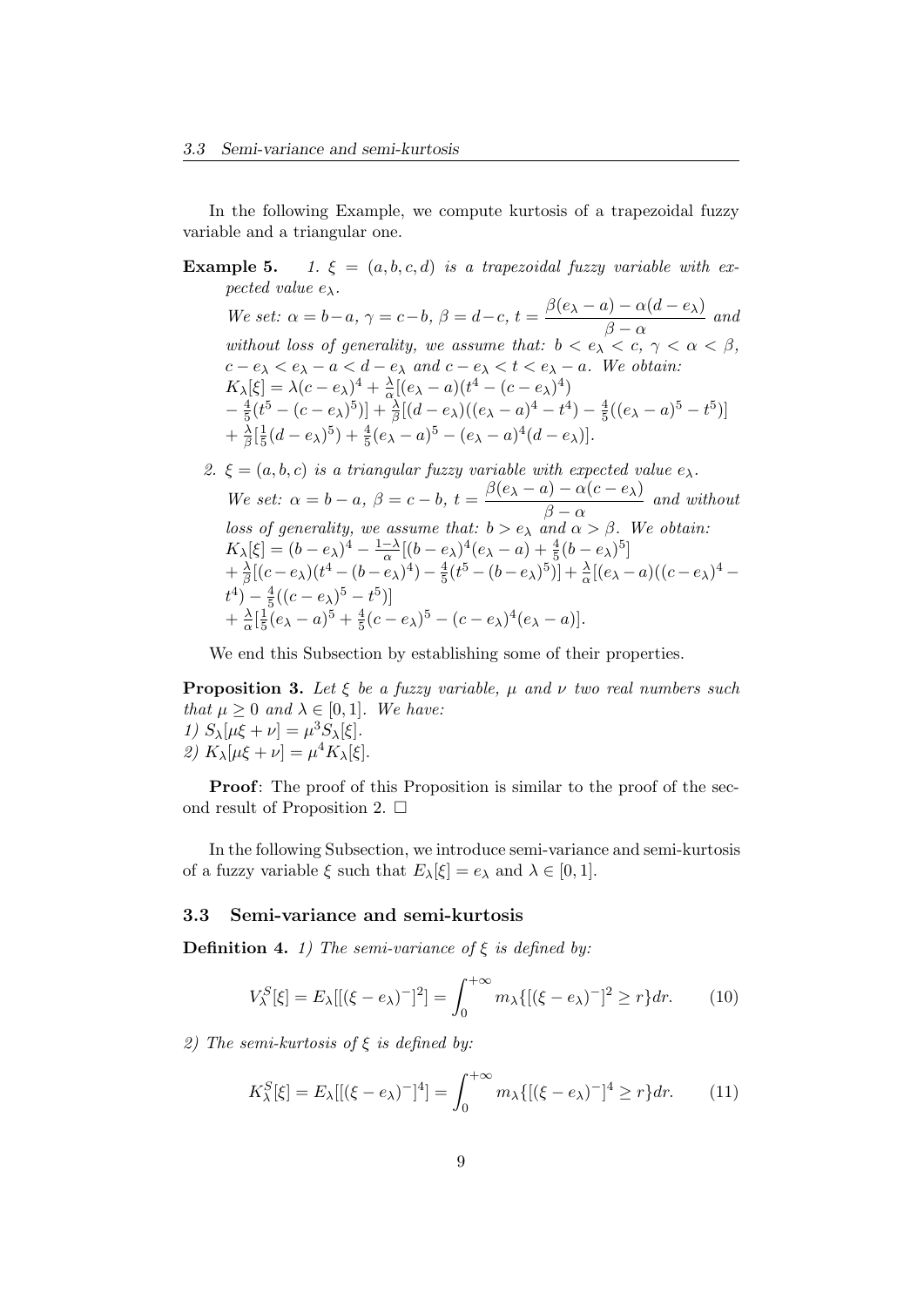**Example 6.** *1. For a trapezoidal fuzzy variable*  $\xi = (a, b, c, d)$ *, we obtain: a)*

$$
V_{\lambda}^S[\xi]=\lambda\frac{(e_{\lambda}-a)^3}{3(b-a)}-\lambda\frac{\max[0;(e_{\lambda}-b)^3]}{3(b-a)}+(1-\lambda)\frac{\max[0;(e_{\lambda}-c)^3]}{3(d-c)}.
$$

*If*  $\lambda = \frac{1}{2}$  $\frac{1}{2}$ , we obtain Huang's result on semi-variance [4]. *b)*

$$
K_{\lambda}^{S}[\xi] = \lambda \frac{(e_{\lambda} - a)^{5}}{5(b - a)} - \lambda \frac{\max[0; (e_{\lambda} - b)^{5}]}{5(b - a)} + (1 - \lambda) \frac{\max[0; (e_{\lambda} - c)^{5}]}{5(d - c)}.
$$

*If*  $\lambda = \frac{1}{2}$  $\frac{1}{2}$ , we obtain Sadefo et al.'s result on semi-kurtosis [9].

*2. For a triangular fuzzy variable*  $\xi = (a, b, c)$ *, we obtain: a)*

$$
V_{\lambda}^{S}[\xi] = \lambda \frac{(e_{\lambda} - a)^{3}}{3(b - a)} - \lambda \frac{\max[0; (e_{\lambda} - b)^{3}]}{3(b - a)} + (1 - \lambda) \frac{\max[0; (e_{\lambda} - b)^{3}]}{3(c - b)}.
$$

 $If \lambda = \frac{1}{2}$  $\frac{1}{2}$ , we obtain Huang's result on semi-variance [4]. *b)*

$$
K_{\lambda}^{S}[\xi] = \lambda \frac{(e_{\lambda} - a)^{5}}{5(b - a)} - \lambda \frac{\max[0; (e_{\lambda} - b)^{5}]}{5(b - a)} + (1 - \lambda) \frac{\max[0; (e_{\lambda} - b)^{5}]}{5(c - b)}.
$$
  
If  $\lambda = \frac{1}{2}$ , we obtain Sadefo et al.'s result on semi-kurtosis [9].

The following result justifies that the risk's level of a trapezoidal fuzzy variable (defined by semi-variance or semi-kurtosis) depend on the optimistic parameter and on the expected return position with respect to the support of the variable. Its proof is given in the Appendix.

**Proposition 4.** Let  $\xi = (a, b, c, d)$  be a trapezoidal fuzzy variable with ex*pected value*  $e_{\lambda}$  *and*  $\lambda \in [0, 1]$ *.* 

- 1. If  $a \le e_{\lambda} \le b$  or  $b \le e_{\lambda} \le c$  then  $V_{\lambda}^{S}[\xi]$  and  $K_{\lambda}^{S}[\xi]$  increases with *respect to*  $\lambda$ *.*
- 2. *If*  $c \leq e_{\lambda} \leq d$  *then:* 
	- *-*  $V_{\lambda}^{S}[\xi]$  *increases with respect to*  $\lambda$  *when*  $\lambda \leq \frac{3}{4}$ 4 *.*
	- *-*  $K_{\lambda}^{S}[\xi]$  *increases with respect to*  $\lambda$  *when*  $\lambda \leq \frac{5}{6}$  $\frac{5}{6}$ .

**Remark 2.**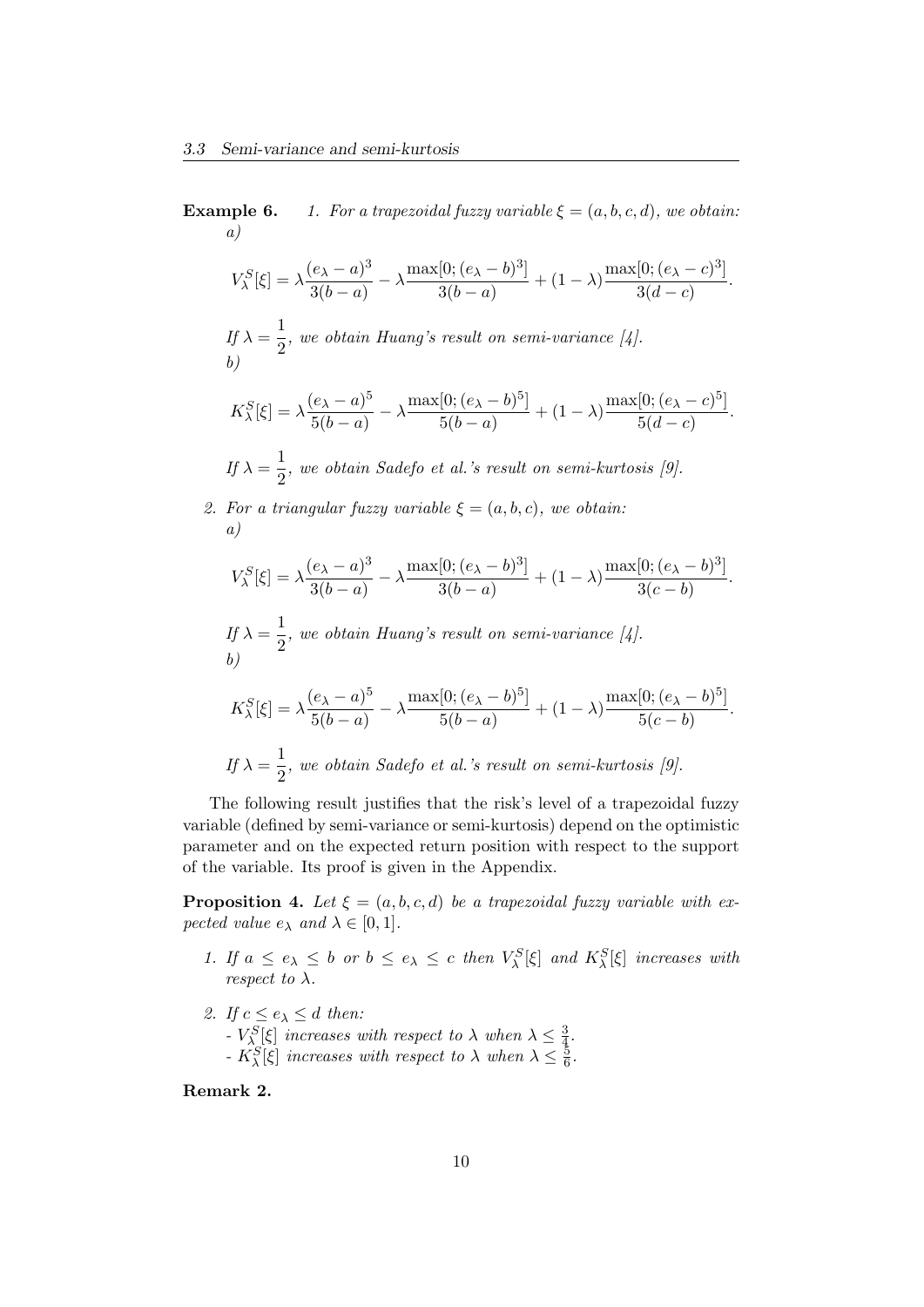*For the cases where*  $a \leq e_{\lambda} \leq b$  *or*  $b \leq e_{\lambda} \leq c$ *, the trapezoidal fuzzy variable describes almost either lower expected returns or average expected returns. That is the reason why the more the investor is confident (λ increases), the more he is exposed to a high risk's level (semi-variance and semi-kurtosis are greater).*

*For*  $c \leq e_{\lambda} \leq d$ , the trapezoidal fuzzy variable describes almost either higher *expected returns. Thus, the risk remains increasing for an optimistic maxi*mum's level  $\left(\frac{3}{4}\right)$  for semi-variance and  $\frac{5}{6}$  for semi-kurtosis).

*For*  $\lambda > \frac{3}{4}$  (resp.  $\lambda > \frac{5}{6}$ ), the monotonicity of the semi-variance of the trape*zoidal fuzzy variable (resp. its semi-kurtosis) depends on*  $\alpha, \beta, \gamma = c - b$ *. That means, the investor can feel himself secured with high values of returns. In that, risk cannot remain increasing with respect to the optimistic factor, it will necessarily depend on returns' spread*  $(\alpha, \beta, \gamma)$ *.* 

In the following, we establish some properties or relationships of characteristics of a fuzzy variable  $\xi$  such that  $E_\lambda[\xi] = e_\lambda$  and  $\lambda \in [0, 1]$ *.* 

#### **3.4 Some properties of fuzzy variables characteristics**

The following result justifies that variance (respectively kurtosis) is greater than semi-variance (respectively semi-kurtosis). In addition, it justifies that they are equal for symmetric fuzzy variables. Its proof is given in the Appendix.

**Proposition 5.** 1) We have:  $0 \leq V_{\lambda}^{S}[\xi] \leq V_{\lambda}[\xi]$  and  $0 \leq K_{\lambda}^{S}[\xi] \leq K_{\lambda}[\xi]$ . *2)* Furthermore, if  $\xi$  is symmetric with respect to  $e_{\lambda}$ , that is,  $\forall r \in \mathbb{R}, \mu(e_{\lambda} - \lambda)$  $r) = \mu(e_\lambda + r)$ , *then* 

$$
\begin{cases} V_{\lambda}^{S}[\xi] = V_{\lambda}[\xi] \\ K_{\lambda}^{S}[\xi] = K_{\lambda}[\xi] \end{cases}
$$

*.*

The following result establishes necessary and sufficient conditions under which Variance and Kurtosis are null for some values of *λ*.

**Proposition 6.** *If*  $\lambda \in \left[\frac{1}{2}\right]$  $\frac{1}{2}$ , 1[*, then* 

$$
\begin{cases} V_{\lambda}[\xi] = 0 \Leftrightarrow m_{\lambda} \{\xi = e_{\lambda}\} = 1\\ K_{\lambda}[\xi] = 0 \Leftrightarrow m_{\lambda} \{\xi = e_{\lambda}\} = 1 \end{cases}.
$$

To prove this result, we need the following Lemma which is proved in the Appendix.

**Lemma 1.** *Let*  $A \subset X$  *be an event and*  $\lambda \in [0, 1]$ *. 1)*  $m_{\lambda}(A) = 0 \Rightarrow m_{\lambda}(A^c) =$  $\sqrt{ }$  $\overline{I}$  $\mathcal{L}$  $0 \text{ if } \lambda = 0$ *λ*  $\frac{\lambda}{1-\lambda}$  *or* 1 *if*  $\lambda \in ]0, \frac{1}{2}$  $\frac{1}{2}$ ]  $1 \text{ if } \lambda \in ]\frac{1}{2}$  $\frac{1}{2}, 1]$ *2)* Furthermore, for  $\lambda \in \left[\frac{1}{2}\right]$  $\frac{1}{2}$ , 1[, we have:

$$
m_{\lambda}(A) = 0 \Leftrightarrow m_{\lambda}(A^c) = 1.
$$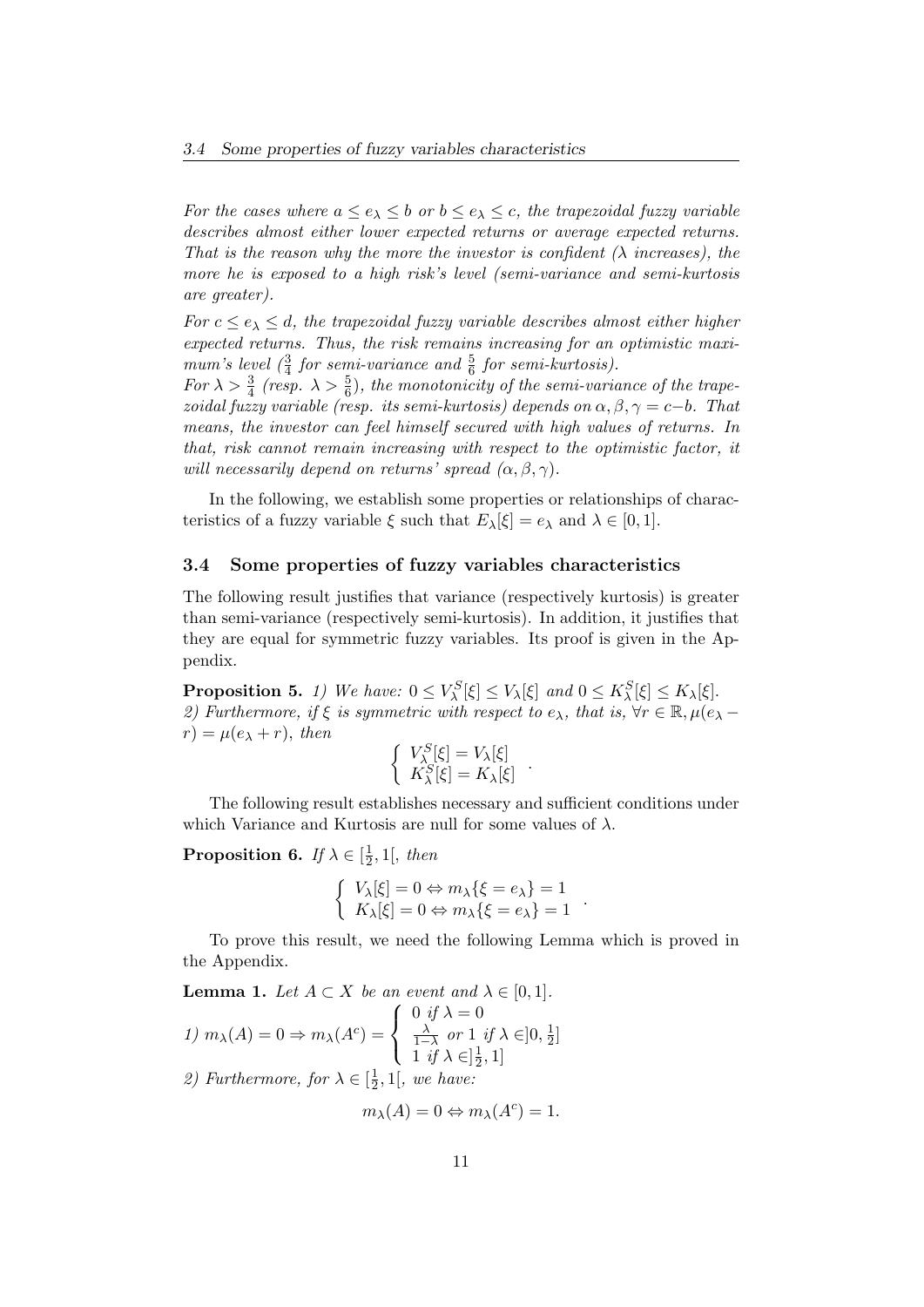We now justify the Proposition.

**Proof of Proposition 6:** Let  $\xi$  be a fuzzy variable with  $E_{\lambda}[\xi] = e_{\lambda}$  and  $\lambda \in \left[\frac{1}{2}\right]$  $\frac{1}{2}$ , 1[. Let us prove that  $V_{\lambda}[\xi] = 0 \Leftrightarrow m_{\lambda} {\xi = e_{\lambda}} = 1.$  $(\Leftarrow)$ : Let us assume that  $m_{\lambda} {\{\xi = e_{\lambda}\}} = 1$ . It is obvious that  $m_{\lambda} {\{\xi - e_{\lambda} = 0\}} = 1$  if and only if  $m_{\lambda} {\{(\xi - e_{\lambda})^2\}} = 1$ . By Lemma 1, we obtain  $m_{\lambda}\{(\xi - e_{\lambda})^2 \neq 0\} = 0$ . Let  $r > 0$ , we have:  $m_{\lambda}\{(\xi - e_{\lambda})^2 > r\} \leq \{m_{\lambda}\{(\xi - e_{\lambda})^2 > 0\} \leq \{m_{\lambda}\{(\xi - e_{\lambda})^2 \neq 0\} = 0.$ This implies that  $m_{\lambda} \{ (\xi - e_{\lambda})^2 > r \} = 0, \forall r > 0.$ Therefore,  $V_{\lambda}[\xi] = \int_0^{+\infty} m_{\lambda} \{ (\xi - e_{\lambda})^2 \ge r \} dr = 0.$  $(\Rightarrow)$ : Let us assume that  $V_{\lambda}[\xi] = 0$ . Since  $m_\lambda$  takes values in [0;1],  $\int_0^{+\infty} m_\lambda \{(\xi - e_\lambda)^2 \ge r\} dr = 0$  implies that *m*<sub>λ</sub> $\{(\xi - e_\lambda)^2 \ge r\} = 0$ ,  $\forall r > 0$ , that is  $m_\lambda \{(\xi - e_\lambda)^2 \ne 0\} = 0$ . By Lemma 1, we have:  $m_{\lambda} \{ (\xi - e_{\lambda})^2 = 0 \} = 1$  and we deduce that  $m_{\lambda} \{ \xi$  $e_{\lambda} = 0$ } = 1, that is,  $m_{\lambda} {\{\xi = e_{\lambda}\}} = 1$ . In a similar way, it is easy to prove that  $K_\lambda[\xi] = 0 \Leftrightarrow m_\lambda\{\xi = e_\lambda\} = 1$ .  $\Box$ In the following Section, we propose two models and implement them for

the determination of optimal portfolios in Finance.

## **4 Application for portfolio selection**

#### **4.1 Optimization models**

Let us consider an investor who likes to invest his capital in *n* securities in the proportion  $x_1, x_2, ..., x_n$  such that  $∀i ∈ {1, 2, ..., n}, x_i ∈ [0, 1]$  and  $\sum_{i=1}^{n} x_i = 1$ . It is well-known that an investment of a part  $x_i$  of the capital in the  $i^{th}$  security generates a return denoted by  $x_i \xi_i$  which is not currently known. Making up such investment consists on constituting a portfolio  $((x_i, \xi_i))_{1 \leq i \leq n}$  where the *n* fuzzy variables  $x_1 \xi_1, ..., x_n \xi_n$  are future returns of the n securities and the fuzzy variable  $\xi = \xi_1 x_1 + \xi_2 x_2 + ... + \xi_n x_n$  is the total future return or the portfolio future return. With respect to the credibility measure, Huang [4], Li et al. [5], Sadefo et al. [9] assumed that  $\xi_i$  is a fuzzy variable and they proposed models based on parameters (mean, variance and semi-variance for Huang; mean, variance and skewness for Li et al.; mean, variance, skewness and kurtosis for Sadefo et al.) in order to determine optimal portfolios. In this Section, we propose two models based on parameters with respect to  $m<sub>\lambda</sub>$  to solve the same question of determination of best portfolios. Those new models give a family of solutions which are optimal portfolios and generalize more recent models proposed by Sadefo et al. [9] in the particular case where  $\lambda = \frac{1}{2}$  $\frac{1}{2}$ . For that, we consider the first family of seven assets returns described by the following triangular fuzzy variables proposed by Huang [4] and used by many authors:  $\xi_1 = (-0.3, 1.8, 2.3), \xi_2 = (-0.4, 2.0, 2.2), \xi_3 = (-0.5, 1.9, 2.7),$  $\xi_4 = (-0.6, 2.2, 2.8), \xi_5 = (-0.7, 2.4, 2.7), \xi_6 = (-0.8, 2.5, 3.0), \xi_7 =$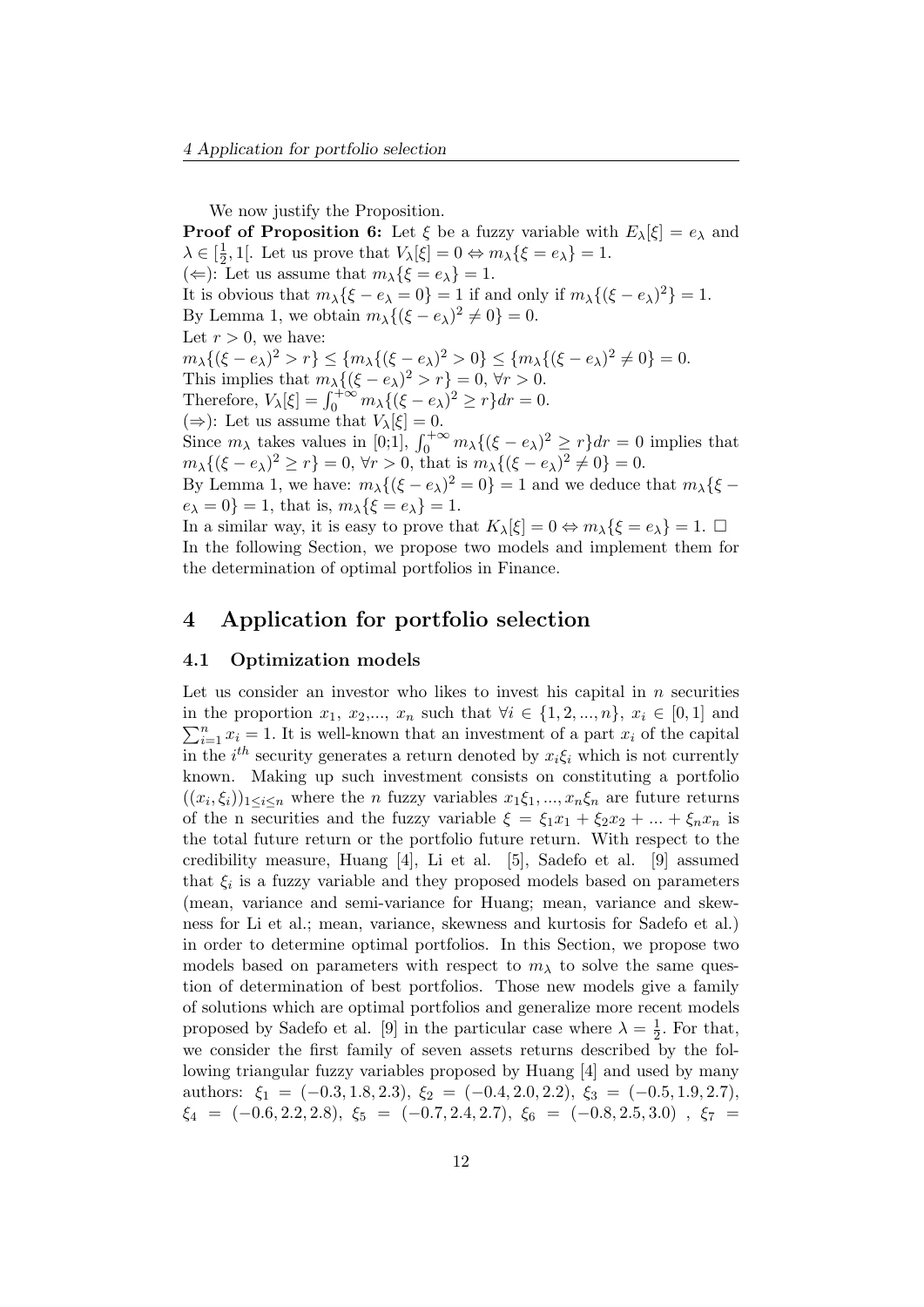(*−*0*.*6*,* 1*.*8*,* 3*.*0) and the second family of ten assets returns described by the following trapezoidal fuzzy variables proposed by Hasuike et al. [3] (written as  $(a, b, c, d)$ :  $\xi_1 = (-0.362, -0.123, 0.005, 0.873), \xi_2 = (-0.37, -0.069, 0.069, 0.536),$ *ξ*<sup>3</sup> = (*−*0*.*329*, −*0*.*129*,* 0*.*025*,* 0*.*738)*, ξ*<sup>4</sup> = (*−*0*.*193*,* 0*.*005*,* 0*.*177*,* 0*.*412)*, ξ*<sup>5</sup> = (*−*0*.*299*, −*0*.*082*,* 0*.*114*,* 0*.*437)*, ξ*<sup>6</sup> = (*−*0*.*342*, −*0*.*052*,* 0*.*108*,* 0*.*49) , *ξ*<sup>7</sup> = (*−*0*.*292*, −*0*.*056*,* 0*.*067*,* 0*.*436), *ξ*<sup>8</sup> = (*−*0*.*25*,* 0*.*060*,* 0*.*193*,* 0*.*649)*, ξ*<sup>9</sup> = (*−*0*.*405*, −*0*.*093*,* 0*.*130*,* 0*.*756) , *ξ*<sup>10</sup> = (*−*0*.*554*,* 0*.*009*,* 0*.*236*,* 0*.*5). In addition, we set for each family of assets, three targets values  $t_1, t_2, t_3$  considered respectively as the minimum benefit (expected value), the maximum risk (variance) and the minimum skewness that the investor can bear. The two proposed selection models for best portfolios of those assets are:

$$
\begin{cases}\n\text{minimize } K_{\lambda}[x_{i_1}\xi_{i_1} + x_{i_2}\xi_{i_2} + \dots + x_{i_k}\xi_{i_k}] \\
\text{subject to} \\
E_{\lambda}[x_{i_1}\xi_{i_1} + x_{i_2}\xi_{i_2} + \dots + x_{i_k}\xi_{i_k}] \ge t_1 \\
V_{\lambda}[x_{i_1}\xi_{i_1} + x_{i_2}\xi_{i_2} + \dots + x_{i_k}\xi_{i_k}] \le t_2 \\
S_{\lambda}[x_{i_1}\xi_{i_1} + x_{i_2}\xi_{i_2} + \dots + x_{i_k}\xi_{i_k}] \ge t_3 \\
x_{i_1} + x_{i_2} + \dots + x_{i_k} = 1 \\
x_{i_k} \ge 0, k \in \{7; 10\}\n\end{cases} \tag{12}
$$

and

$$
\begin{cases}\n\text{minimize } K_{\lambda}^{S}[x_{i_{1}}\xi_{i_{1}} + x_{i_{2}}\xi_{i_{2}} + \dots + x_{i_{k}}\xi_{i_{k}}] \\
\text{subject to} \\
E_{\lambda}[x_{i_{1}}\xi_{i_{1}} + x_{i_{2}}\xi_{i_{2}} + \dots + x_{i_{k}}\xi_{i_{k}}] \ge t_{1} \\
V_{\lambda}[x_{i_{1}}\xi_{i_{1}} + x_{i_{2}}\xi_{i_{2}} + \dots + x_{i_{k}}\xi_{i_{k}}] \le t_{2} \\
S_{\lambda}[x_{i_{1}}\xi_{i_{1}} + x_{i_{2}}\xi_{i_{2}} + \dots + x_{i_{k}}\xi_{i_{k}}] \ge t_{3} \\
x_{i_{1}} + x_{i_{2}} + \dots + x_{i_{k}} = 1 \\
x_{i_{k}} \ge 0, k \in \{7; 10\}\n\end{cases} \tag{13}
$$

In the following paragraph, we implement the two models by using Huang's data.

#### **4.2 Implementation of the two models with Huang's data**

In the following, we implement with Huang's data the two previous models for  $\lambda = \frac{1}{3}$  $\frac{1}{3}$ ,  $\lambda = \frac{1}{2}$  $\frac{1}{2}$  and  $\lambda = \frac{2}{3}$  where the selected target values  $t_1, t_2, t_3$  are given in Table 3.

For that, we set:  $\forall i \in \{1, ..., 7\}$ ,  $\xi_i = (a_i, b_i, c_i)$  and the combination of those seven triangular fuzzy variables is also a triangular fuzzy variable denoted by  $\xi = \sum_{i=1}^{7} \xi_i = (a, b, c)$  where  $a = \sum_{i=1}^{7} a_i$ ,  $b = \sum_{i=1}^{7} b_i$  and  $c = \sum_{i=1}^{7} c_i$ ,  $\alpha_i = b_i - a_i, \beta_i = c_i - bi \text{ and } \alpha = \sum_{i=1}^{7} \alpha_i, \beta = \sum_{i=1}^{7} \beta_i.$ 

We recall that Sadefo et al. [9] defined these characteristics in the particular case where  $\lambda = \frac{1}{2}$  $\frac{1}{2}$ .

By implementing those formulas in Matlab through the previous proposed models, we obtain (i) Table 1 which presents in each line (from the second line) how the best portfolio is made up of in term of percentage of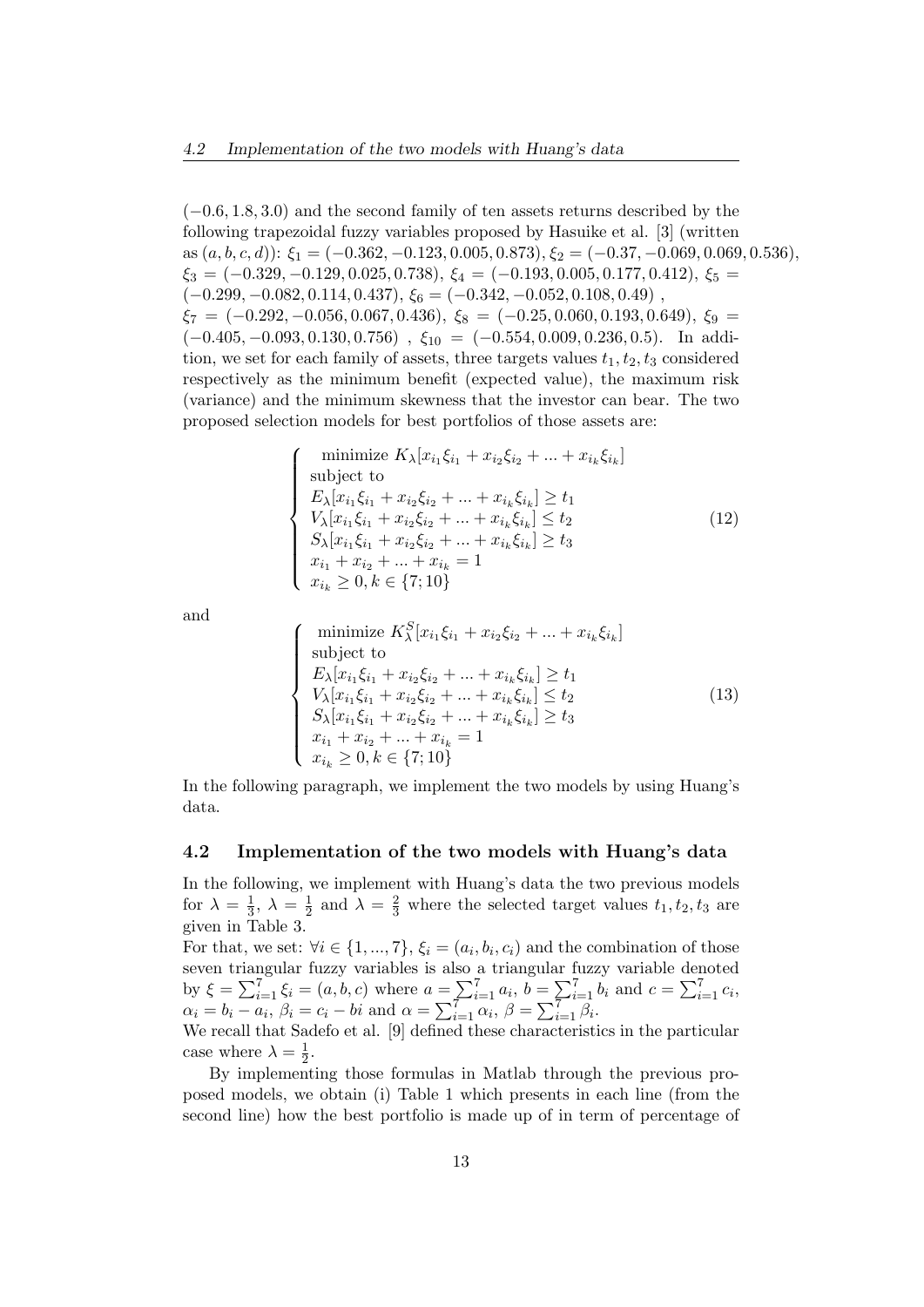the seven securities for a given value of  $\lambda$  and for either  $K$ , either  $K^S$  as objective function and, (ii) Table 2 gives characteristics (parameters) of best portfolios of Table 1.

| Asset $i$                          | $(\%)$<br>1 | $(\%)$<br>$\overline{2}$ | $(\%)$<br>3 | $(\%)$<br>4 | $(\% )$<br>$5\overline{)}$ | $(\%)$<br>6 | $(\%)$<br>7 |
|------------------------------------|-------------|--------------------------|-------------|-------------|----------------------------|-------------|-------------|
| K)<br>$\lambda = \frac{1}{2}$      | 0.00        | 63.39                    | 0.00        | 0.00        | 36.61                      | 0.00        | 0.00        |
| $K^S)$<br>$\lambda = \frac{1}{2}$  | 0.05        | 0.6471                   | 0.00        | 0.05        | 31.33                      | 3.85        | 0.00        |
| K)<br>$\lambda = \frac{1}{2}$      | 20.04       | 0.00                     | 0.00        | 79.89       | 0.00                       | 0.07        | 0.00        |
| $K^S$<br>$\lambda = \frac{1}{x}$   | 20.00       | 0.00                     | 0.00        | 80.00       | 0.00                       | 0.00        | 0.00        |
| K)<br>$\lambda =$                  | 42.50       | 0.00                     | 0.00        | 57.50       | 0.00                       | 0.00        | 0.00        |
| $(K^S)$<br>$\lambda = \frac{1}{2}$ | 42.50       | 0.00                     | 0.00        | 57.50       | 0.00                       | 0.00        | 0.00        |

Table 1: Optimal selection from each model.

|                                      | Mean       | Variance | SV     | <b>Skewness</b>          | Kurtosis | SK.    |
|--------------------------------------|------------|----------|--------|--------------------------|----------|--------|
| $\lambda = \frac{1}{3}$ (K)          | $1.3005\,$ | 0.4571   | 0.2482 | $-0.0014$                | 0.6593   | 0.4880 |
| $K^S$<br>$\lambda = \frac{1}{2}$     | 1.3004     | 0.4570   | 0.2482 | $-1.5336 \times 10^{-5}$ | 0.6594   | 0.4875 |
| $\lambda = \frac{1}{2}$ (K)          | 1.60       | 0.7018   | 0.6140 | $-0.6823$                | 1.7290   | 1.6873 |
| $K^S$<br>$\lambda =$                 | 1.60       | 0.7019   | 0.6141 | $-0.6823$                | 1.7291   | 1.6872 |
| K)<br>$\lambda =$                    | 1.80       | 1.0510   | 1.0404 | $-1.6573$                | 3.2213   | 3.2202 |
| $K^{S^{\gamma}}$<br>승<br>$\lambda =$ | $1.80\,$   | 1.0510   | 1.0404 | $-1.6573$                | 3.2213   | 3.2202 |

Table 2 : Comparison of the characteristics of different optimal portfolios.

| Target values | $Mean:t_1$ | Variance: $t_2$ | Skewness: $t_3$ |
|---------------|------------|-----------------|-----------------|
|               | 1.3        | 0.5             |                 |
|               | 1.6        | $0.8\,$         | $-0.6823$       |
|               | 1.8        | 1.2             |                 |

Table 3: Selected target values depending on *λ*.

Table 1 gives strategies to invest in the seven assets in order to obtain best portfolios for each of the three values of the parameter. More precisely, no investment in  $\xi_3$  and  $\xi_7$ , greater investment in  $\xi_1$  and  $\xi_4$  for greater values of *λ*.

We can observe the impact of the parameter  $\lambda$  variation through the following histogram.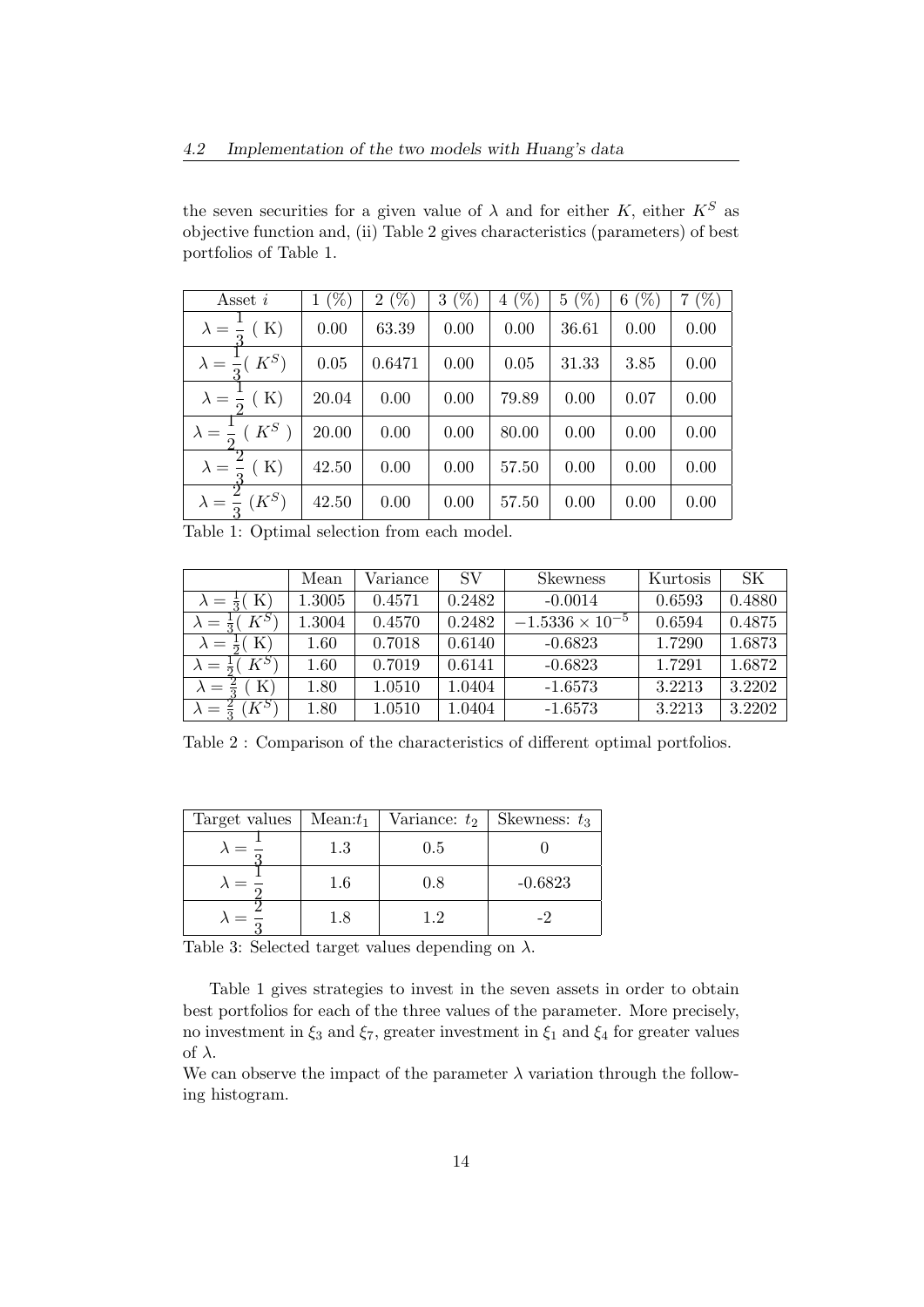

Figure 2: Illustration of fuzzy variables characteristics from different models with Huang's data.

According to the results of Table 2, we can make the following observations:

- The mean increases with respect to  $\lambda$ , it can be interpreted as follows: the more the optimistic parameter is greater (the more self confident the investor is), the greater is the expected return which represents its benefit. In addition, risk measures such as variance, kurtosis, semi-variance, semikurtosis increase with respect to  $\lambda$ . It means that, when the investor is self confident in investment and he is looking for greater benefits, meanwhile he is exposed to greater risk.

- The skewness is decreasing with respect to  $\lambda$ . It means that returns' spread is more greater on left of the mean when  $\lambda$  increases. Thus, the investor is exposed to loss (negative returns) when he is more self confident.

- Notice that, for a given value of  $\lambda$ , it is not always possible to get investment proportions with some targets values. By varying  $\lambda$  as in Table 3, one can obtain models that converge to a unique solution with some given target values.

- For  $\lambda = \frac{2}{3}$  $\frac{2}{3}$ , the two proposed models coincide. For further research, it is interesting to determine different optimistic parameter's values or the minimum optimistic parameter's value such that the two models coincide.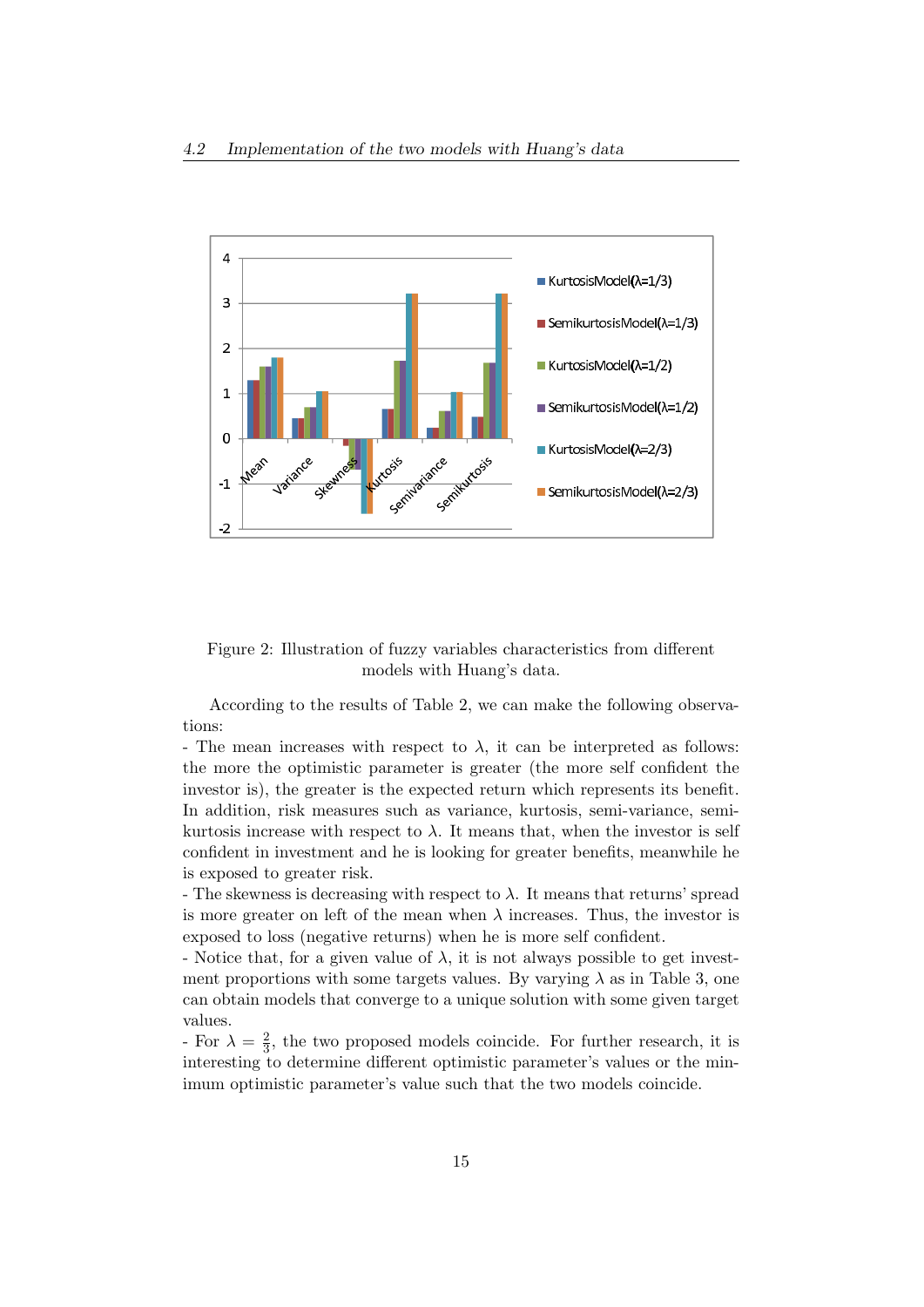To end this Section, we implement the two proposed models by using real data as Tokyo stock exchange data.

#### **4.3 Implementation of the two models with Tokyo stock exchange data**

We implement Tokyo stock exchange data through the two previous models for  $\lambda = \frac{1}{4}$  $\frac{1}{4}$ ,  $\lambda = \frac{1}{3}$  $\frac{1}{3}$  and  $\lambda = \frac{1}{2}$  $\frac{1}{2}$ . The target values  $t_1, t_2, t_3$  are given in Table 6. Different optimal investment proportions and optimal characteristics are respectively given in Tables 4 and 5.

| Asset i                       | $\%$  | $(\%$<br>$\overline{2}$ | $\%$ ,<br>3 | $(\% )$<br>4 | $\mathcal{V}_0$<br>$\overline{5}$ | $\mathscr{C}_0$<br>6 <sub>1</sub> | $\mathscr{V}_0$<br>⇁ | $(\%)$<br>8 | $\%$<br>9 | 10(%) |
|-------------------------------|-------|-------------------------|-------------|--------------|-----------------------------------|-----------------------------------|----------------------|-------------|-----------|-------|
| $(K_{\lambda=\frac{1}{4}})$   | 0.00  | 0.00                    | 0.00        | 45.30        | 0.00                              | 0.00                              | 0.00                 | 54.69       | 0.00      | 0.00  |
| $(K^S_{\lambda=1})$           | 0.05  | 0.04                    | 0.05        | 43.77        | 0.06                              | 0.05                              | 0.07                 | 55.84       | 0.04      | 0.03  |
| $(K_{\lambda=\frac{1}{2}})$   | 0.00  | 0.00                    | 0.00        | 16.83        | 0.00                              | 0.00                              | 0.00                 | 83.16       | 0.00      | 0.00  |
| $(K_{\lambda=\frac{1}{2}}^S)$ | 0.00  | 0.00                    | 0.00        | 16.83        | 0.00                              | 0.00                              | 0.00                 | 83.16       | 0.00      | 0.00  |
| $(K_{\lambda=\frac{1}{2}})$   | 48.51 | 0.00                    | 0.00        | 28.78        | 0.00                              | 0.00                              | 18.87                | 3.75        | 0.00      | 0.00  |
| $(K_{\lambda=\frac{1}{2}}^S)$ | 48.37 | 0.00                    | 0.00        | 31.71        | 0.00                              | 0.00                              | 17.56                | 2.25        | 0.00      | 0.00  |

Table 4: Optimal selection from each model.

|                               | Mean                 | Variance | <b>SV</b> | <b>Skewness</b> | Kurtosis | SK                      |
|-------------------------------|----------------------|----------|-----------|-----------------|----------|-------------------------|
| $\lambda = \frac{1}{4}$ (K)   | 0.02                 | 0.0262   | 0.0047    | 0.012           | 0.0049   | $1.6745 \times 10^{-4}$ |
| $\lambda = \frac{1}{4}(K^S)$  | $\hphantom{-}0.0201$ | 0.0264   | 0.0047    | 0.0122          | 0.0050   | $1.7094 \times 10^{-4}$ |
| $\lambda = \frac{1}{3}$ (K)   | 0.07                 | 0.0285   | 0.0114    | 0.0141          | 0.0058   | $6.6001 \times 10^{-4}$ |
| $\lambda = \frac{1}{3}(K^S)$  | 0.07                 | 0.0286   | 0.0114    | 0.0142          | 0.0058   | $6.6330 \times 10^{-4}$ |
| K)<br>$\lambda = \frac{1}{2}$ | 0.09                 | 0.04     | 0.0389    | 0.01            | 0.0083   | 0.0037                  |
| $\lambda = \frac{1}{2} (K^S)$ | 0.09                 | 0.04     | 0.0385    | 0.01            | 0.0081   | 0.0036                  |

Table 5 : Comparison of the characteristics of different optimal portfolios.

| Target values | $Mean:t_1$ | Variance: $t_2$ | Skewness: $t_3$ |  |
|---------------|------------|-----------------|-----------------|--|
|               | 0.02       | 0.04            | 0.01            |  |
|               | 0.07       | 0.04            | 0.01            |  |
|               | 0.09       | 0.04            | 0.01            |  |

Table 6: Selected target values depending on *λ*.

As we can observe from Tables 5 and 2, optimal portfolios characteristics except the skewness (skewness neither describes benefit nor risk), vary in the same manner with respect to the parameter  $\lambda$  whatever data are described.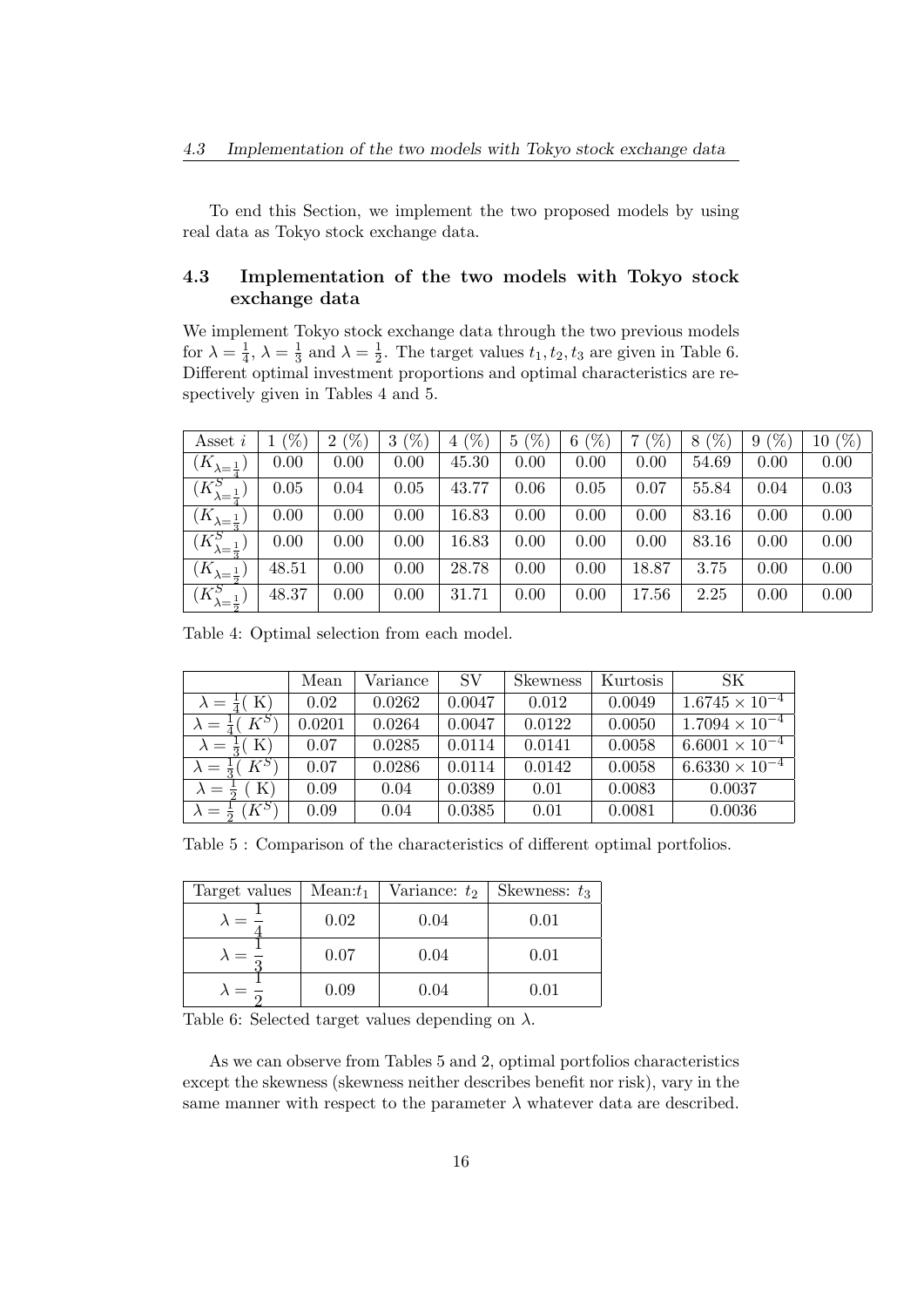The following histogram provides for Tokyo stock exchange data, clear observations of those characteristics variations according to the model and the parameter *λ*.



Figure 3: Illustration of fuzzy variables characteristics from different models with Tokyo stock exchange data.

## **5 Concluding Remarks**

In this paper, we have determined two useful axioms of the  $m<sub>\lambda</sub>$  – measure of fuzzy events combining possibility and necessity measures with an optimistic parameter which describes investor attitude to make a decision in uncertain situations. By means of the *mλ*-measure and its axioms, we have defined and determined properties of some characteristics (four first moments and two first semi-moments) of a fuzzy variable. These moments and semi-moments have been determined and analyzed for trapezoidal and triangular fuzzy variables. The obtained results generalize those obtained earlier by Liu [6], Li et al. [5], Huang et al. [4] and Sadefo et al. [9]. Those theoretical results have been illustrated in portfolio selection with fuzzy returns in Finance. We have proposed and implemented two models which led to a huge variety of solutions in portfolio selection according to some given target values. We have displayed the impact of the variation of the optimistic parameter on the investment's risk and the benefit: the benefit and the risk increase with respect to the optimistic parameter.

For further research, we propose to tackle some interesting questions among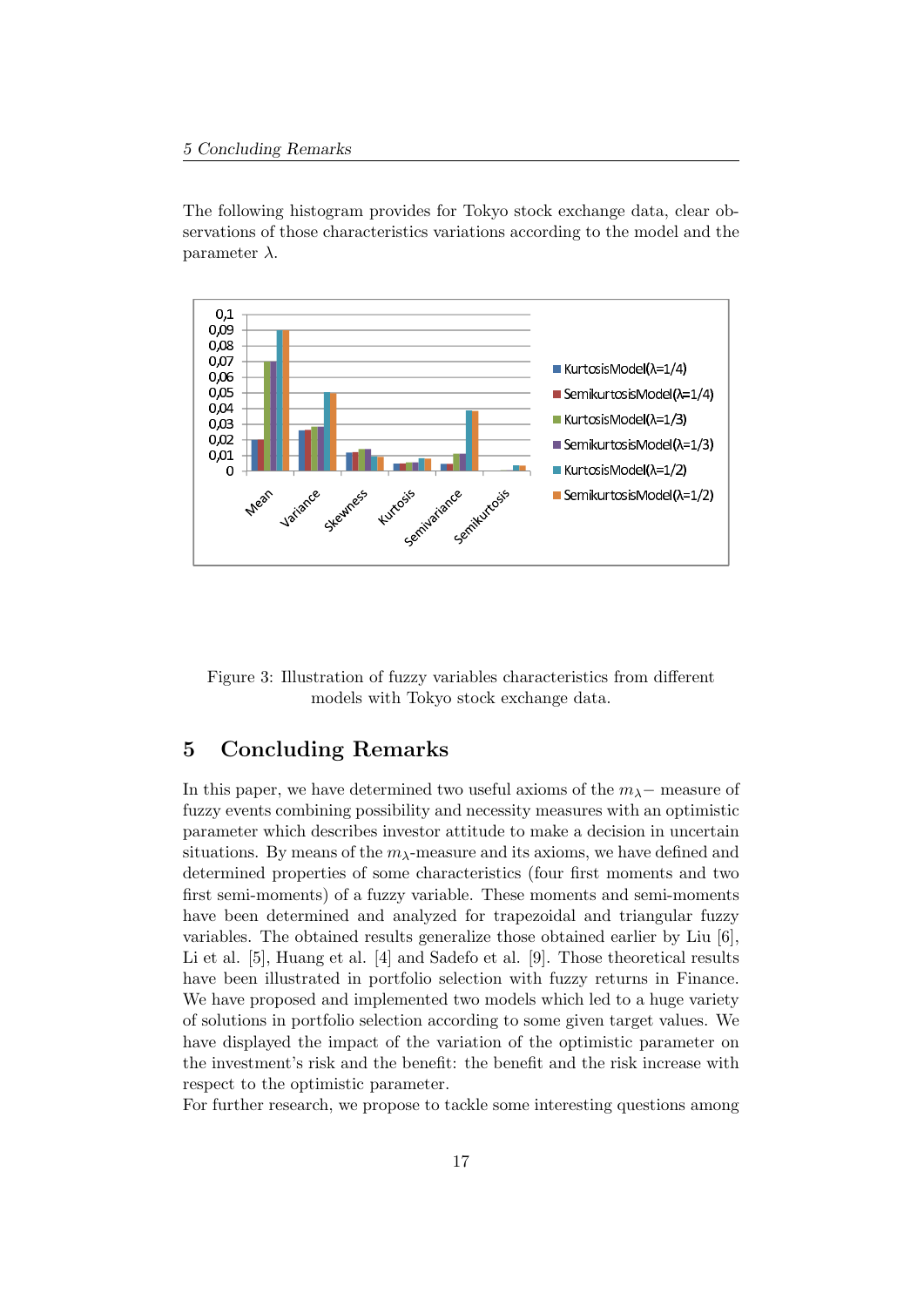which: (i) the determination of *k*-moments and  $2k$ -moments (for  $k \in \mathbb{N}$ ) of a fuzzy variable (ii) the study of dominance on fuzzy variables based on the new measure and (iii) the study of partial lower moments of a fuzzy variable based on the new measure.

## **6 Appendix**

Proof of Proposition 2 (linearity of the mean): According to the expressions recalled in relations (4) and (5) and the notions of optimistic and pessimistic functions respectively given by:

 $X_{\text{sup}}(\alpha) = \sup\{r/Pos\{x \in X/\xi(x) \geq r\} \geq \alpha\}$  and  $X_{\text{sup}}(\alpha) = \sup\{r/Pos\{x \in X\}$  $X/\xi(x) \geq r$ }  $\geq \alpha$ } with  $\alpha \in (0,1]$ , Liu and Liu [7] proved that:

- 1.  $\overline{E}[\xi] = \int_0^1 X_{\text{sup}}(\alpha) d\alpha$  and  $\underline{E}[\xi] = \int_0^1 X_{\text{inf}}(\alpha) d\alpha$ .
- 2.  $\overline{E}[\xi + \eta] = \overline{E}[\xi] + \overline{E}[\eta]$  and  $E[\xi + \eta] = E[\xi] + E[\eta]$ .
- 3. For  $a > 0$ ,  $\overline{E}[a\xi] = a\overline{E}[\xi]$  and  $E[a\xi] = aE[\xi]$ .
- 4. For  $a \leq 0$ ,  $\overline{E}[a\xi] = aE[\xi]$  and  $E[a\xi] = a\overline{E}[\xi]$ .

Furthermore, according to relation (6), we have: For  $\lambda \in \mathbb{R}, E_{\lambda}[\xi] = \lambda \overline{E}[\xi] + (1 - \lambda) \underline{E}[\xi]$  and thus:  $E_\lambda[\xi + \eta] = \lambda \overline{E}[\xi + \eta] + (1 - \lambda) \underline{E}[\xi + \eta]$ , that is,  $E_{\lambda}[\xi + \eta] = [\lambda E[\xi] + (1 - \lambda)E[\xi]] + [\lambda E[\eta] + (1 - \lambda)E[\eta]] = E_{\lambda}[\xi] + E_{\lambda}[\eta].$ On the other hand, we have for a nonnegative real number *α*:  $E_{\lambda}[\alpha\xi] = \lambda \overline{E}[\alpha\xi] + (1-\lambda)\underline{E}[\alpha\xi] = \alpha(\lambda \underline{E}[\xi] + (1-\lambda)\underline{E}[\xi]]) = \alpha E_{\lambda}[\xi].$ 

**Proof of Proposition 4:** Let  $\xi = (a, b, c, d)$  be a trapezoidal fuzzy variable with expected value  $e_{\lambda}$  and  $\lambda \in [0, 1]$ .

- If  $a \leq e_{\lambda} \leq b$  then  $V_{\lambda}^{S}[\xi] = \lambda \frac{(e_{\lambda} a)^{3}}{3\alpha}$  $\frac{(a-a)^3}{3\alpha}$  and  $K_\lambda^S[\xi] = \lambda \frac{(e_\lambda - a)^5}{5}$  $\frac{-a)^{2}}{5}$ . We have:  $(V^S)'_{\lambda}[\xi] = \frac{(e_{\lambda} - a)^3}{3\alpha} + \lambda \frac{e'_{\lambda}(e_{\lambda} - a)^2}{\alpha} \ge 0$  and  $(K^S)'_{\lambda}[\xi] = \frac{(e_{\lambda} - a)^5}{5\alpha} +$  $\lambda \frac{e'_{\lambda}(e_{\lambda} - a)^4}{\alpha} \geq 0.$
- If  $b \le e_\lambda \le c$  then  $V_\lambda^S[\xi] = \lambda \frac{(e_\lambda a)^3}{3\alpha} \lambda \frac{(e_\lambda b)^3}{3\alpha}$  $\frac{(x-b)^3}{3\alpha}$  and  $K_{\lambda}^S[\xi] = \lambda \frac{(e_{\lambda}-a)^5}{5} \lambda \frac{(e_{\lambda}-b)^5}{5\alpha}$  $rac{(-b)^{2}}{5\alpha}$ . We have:  $(V^{S})'_{\lambda}[\xi] = \frac{(e_{\lambda}-a)^3}{3\alpha} - \frac{(e_{\lambda}-b)^3}{3\alpha} + \lambda \frac{e'_{\lambda}(e_{\lambda}-a)^2}{\alpha} - \lambda \frac{e'_{\lambda}(e_{\lambda}-b)^2}{\alpha} \ge 0$ and  $(K^{S})'_{\lambda}[\xi] = \frac{(e_{\lambda} - a)^5}{5\alpha} - \frac{(e_{\lambda} - a)^5}{5\alpha} + \lambda \frac{e'_{\lambda}(e_{\lambda} - a)^4}{\alpha} - \lambda \frac{e'_{\lambda}(e_{\lambda} - b)^4}{\alpha} \ge 0.$
- If  $c \le e_\lambda \le d$  then  $V_\lambda^S[\xi] = \lambda \frac{(e_\lambda a)^3}{3\alpha} \lambda \frac{(e_\lambda b)^3}{3\alpha} + (1 \lambda) \frac{(e_\lambda c)^3}{3\beta}$  $rac{(-c)^2}{3\beta}$  and  $K_{\lambda}^{S}[\xi] = \lambda \frac{(e_{\lambda} - a)^5}{5} - \lambda \frac{(e_{\lambda} - b)^5}{5\alpha} + (1 - \lambda) \frac{(e_{\lambda} - c)^5}{5\beta}$ 5*β .* We have:  $(V^{S})'_{\lambda}[\xi] = \frac{(e_{\lambda}-a)^3}{3\alpha} - \frac{(e_{\lambda}-b)^3}{3\alpha} + \lambda \frac{e'_{\lambda}(e_{\lambda}-a)^2}{\alpha} - \lambda \frac{e'_{\lambda}(e_{\lambda}-b)^2}{\alpha}$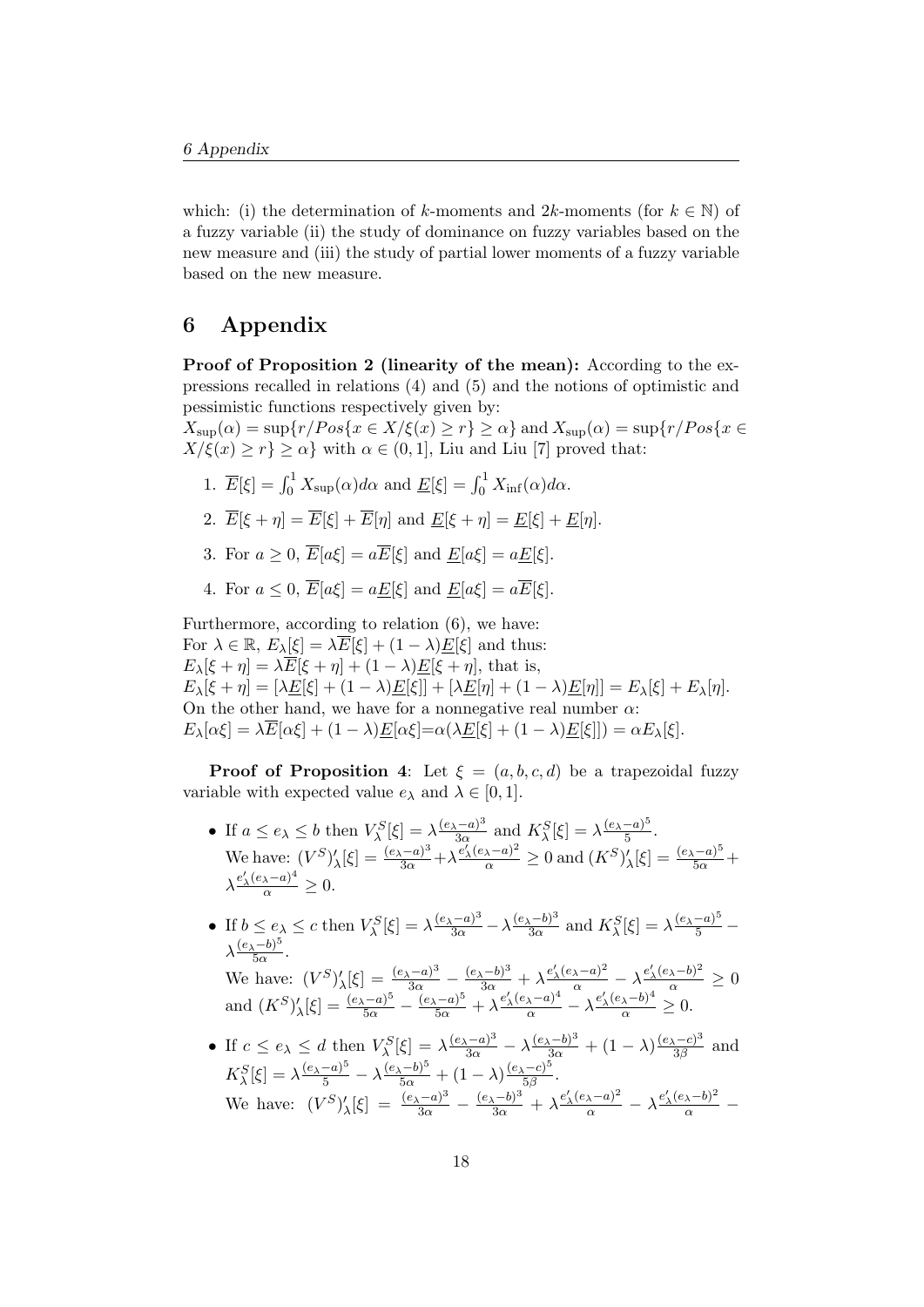$$
\frac{(e_{\lambda}-c)^{3}}{3\beta}+(1-\lambda)\frac{e'_{\lambda}(e_{\lambda}-c)^{2}}{\beta}\text{ and }(K^{S})'_{\lambda}[\xi]=\frac{(e_{\lambda}-a)^{5}}{5\alpha}-\frac{(e_{\lambda}-a)^{5}}{5\alpha}+\lambda\frac{e'_{\lambda}(e_{\lambda}-a)^{4}}{\alpha}-\lambda\frac{e'_{\lambda}(e_{\lambda}-b)^{4}}{5\alpha}-\frac{(e_{\lambda}-c)^{5}}{5\alpha}+(1-\lambda)\frac{e'_{\lambda}(e_{\lambda}-c)^{4}}{\beta}.
$$
  
We easily check that:  

$$
\lambda \leq \frac{3}{4} \Rightarrow (V^{S})'_{\lambda}[\xi] \geq 0 \text{ and } \lambda \leq \frac{5}{6} \Rightarrow (K^{S})'_{\lambda}[\xi] \geq 0. \square
$$

**Proof of Proposition 5** 1) Let us prove that  $0 \leq V_\lambda^S[\xi] \leq V_\lambda[\xi]$ . Let  $x \in X$  and  $r \in \mathbb{R}$ . We have:  $[(\xi - e_\lambda)^{-}]^2 = \begin{cases} (\xi - e_\lambda)^2 & \text{if } \xi \leq e_\lambda \\ 0 & \text{if } \xi > e_\lambda \end{cases}$ 

0 if *ξ > e<sup>λ</sup> .* This definition leads us to two cases: i) First case: *ξ*(*x*) *≤ eλ*. We have:  $[(\xi(x) - e_{\lambda})^{-}]^{2} = (\xi(x) - e_{\lambda})^{2}$ . Therefore,  $[(\xi(x) - e_\lambda)^{-}]^2 \ge r \Leftrightarrow (\xi(x) - e_\lambda)^2 \ge r$ . ii) Second case:  $\xi(x) > e_{\lambda}$ . We have:  $[(\xi(x)-e_\lambda)^{-}]^2 = 0$  which implies that  $(\xi(x)-e_\lambda)^2 \geq [(\xi(x)-e_\lambda)^{-}]^2$ .

Thus,  $[(\xi(x) - e_{\lambda})^{-}]^{2} \geq r$  implies  $(\xi(x) - e_{\lambda})^{2} \geq r$ . It follows that:  $\forall (x,r) \in X \times \mathbb{R}, \{x/[(\xi(x)-e_{\lambda})^{-}]^{2} \geq r\} \subseteq \{x/(\xi(x)-e_{\lambda})^{2} \geq r\}$ *r}.*

By the fact that  $m<sub>\lambda</sub>$  is monotone, we obtain:  $\forall r \in \mathbb{R}, m_{\lambda}\{[(\xi(x)-e_{\lambda})^{-}]^{2} \geq r\} \leq m_{\lambda}\{(\xi(x)-e_{\lambda})^{2} \geq r\}.$ Finally,  $V_{\lambda}[\xi] = \int_0^{+\infty} m_{\lambda} \{(\xi - e_{\lambda})^2 \ge r\} dr \ge \int_0^{+\infty} m_{\lambda} \{[(\xi - e_{\lambda})^{-}]^2 \ge r\} dr =$  $V_{\lambda}^S[\xi]$ .

In the same manner, one can prove that  $0 \leq k_{\lambda}^{S}[\xi] \leq K_{\lambda}[\xi]$ .

2) Let  $\xi$  be a symmetric fuzzy variable. Let us prove that  $V^S_\lambda[\xi] = V_\lambda[\xi]$ . *λ* Let us write:  $V_{\lambda}^{S}[\xi] = E_{\lambda}[(\xi - e_{\lambda})^{-}]^{2}] = \int_{0}^{+\infty} \hat{\psi}_{\lambda} \{ [(\xi - e_{\lambda})^{-}]^{2} \geq r \} dr =$  $\int_0^{+\infty} \oint \lambda \{ (\xi - e_\lambda)^- \in ] -\infty; -\sqrt{r} ] \cup [\sqrt{r}; +\infty[ \} dr$  and  $V_{\lambda}[\xi] = E_{\lambda}[(\xi - e_{\lambda})^2] = \int_0^{+\infty} \hat{\psi}_{\lambda} \{(\xi - e_{\lambda})^2 \ge r\} dr = \int_0^{+\infty} \hat{\psi}_{\lambda} \{(\xi - e_{\lambda}) \in \mathbb{R} \}$ ] *− ∞*; *− r*] *∪* [ *r*; +*∞*[*}dr*.

If  $\mu$  and  $\nu$  are respectively membership functions of fuzzy variables  $\xi - e_\lambda$ and  $(\xi - e_{\lambda})^{-}$ , then we have  $\nu = \begin{cases} \mu & \text{if } \xi - e_{\lambda} \leq 0 \\ 0 & \text{otherwise} \end{cases}$ . Let us observe that *ξ* is symmetric with respect to  $e_{\lambda}$  if and only if  $\xi - e_{\lambda}$  is symmetric with respect to 0. We have,  $\forall r > 0$ :

respect to 0. We have,  $\forall r > 0$ .<br>  $\mathcal{M}_{\lambda}\{(\xi - e_{\lambda}) \in ]-\infty; -\sqrt{r}]\cup[\sqrt{r}; +\infty[\} = \lambda \sup_{x \in ]-\infty; -\sqrt{r}]\cup[\sqrt{r}; +\infty[\mu(x) + (1-\lambda)\mu(\mu(x))]}$  $\lambda)(1-\sup_{x\in]-\sqrt{r};-\sqrt{r}}(\mu(x))=\lambda \max(\sup_{x\in]-\infty;-\sqrt{r}}\mu(x),\sup_{x\in[\sqrt{r};+\infty[}\mu(x))+\lambda$  $(1 - \lambda) [1 - \max(\sup_{x \in ]-\sqrt{r},0]} \mu(x), \sup_{x \in [0,\sqrt{r}]} \mu(x))]$ .

Let us notice that by fact that  $\xi$  is symmetric, we have:  $\sup_{x \in ]-\infty,-\sqrt{r}]} \mu(x) =$  $\sup_{x \in [\sqrt{r}; +\infty]} \mu(x)$  and  $\sup_{x \in ]-\sqrt{r};0]} \mu(x) = \sup_{x \in [0;\sqrt{r}]} \mu(x)$ . so, we have:  $\lim_{\lambda \to \infty} \left( (\xi - e_{\lambda}) \in ]-\infty; -\sqrt{r} \right] \cup [\sqrt{r}; +\infty[ \} = \lambda \sup_{x \in ]-\infty; -\sqrt{r}]} \mu(x) + (1 - \lambda)[1 - \lambda]$ sup<sub>*x*∈</sub> $]-\sqrt{r}$ ;0]</sub>  $\mu(x)$ ). However,  $\sup_{x \in ]-\infty; -\sqrt{r}]} \mu(x) = \sup_{x \in ]-\infty; -\sqrt{r}]} \nu(x)$  and  $\sup_{x \in ]-\sqrt{r};0]} \mu(x) =$  $\sup_{x \in ]-\sqrt{r},0]} \nu(x)$ , that is:

 $\sup_{x \in ]-\sqrt{r};0]}\nu(x)$ , that is.<br>  $\lim_{x \to \infty} \int_{-\infty}^{\infty} f(x-\epsilon) e^{-\epsilon} \nu(x) dx$ <br>  $\lim_{x \to \infty} \int_{-\infty}^{\infty} f(x-\epsilon) e^{-\epsilon} \nu(x) dx$  $\sup_{x \in ]-\sqrt{r};0]} \nu(x)$ ).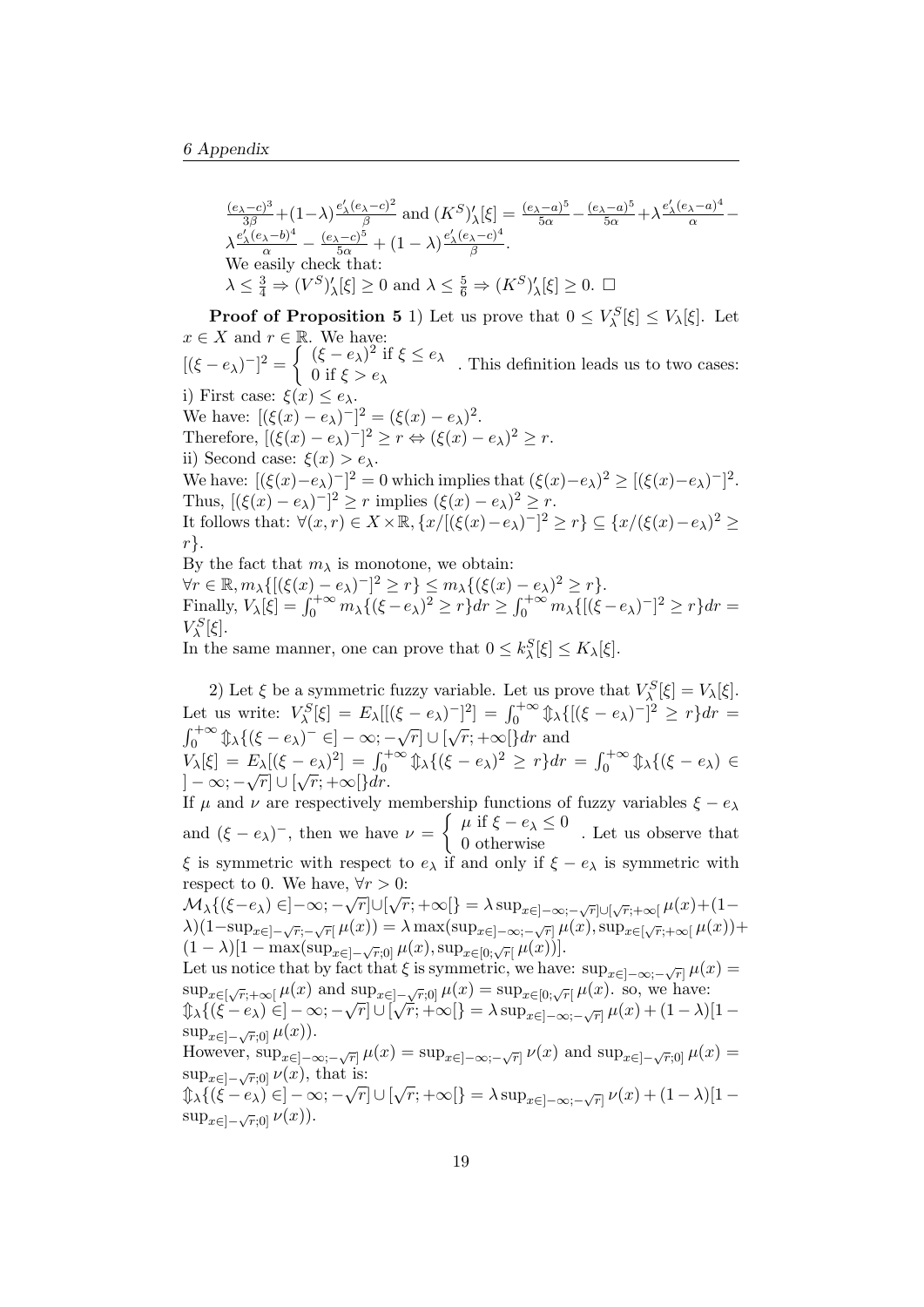By the fact that *v* is null on the intervals  $[\sqrt{r}; +\infty[$  and  $[0; \sqrt{r}],$  we finally have:

 $\lim_{x \to \infty} \mathbb{E}[f(x - e_{\lambda}) \in ]-\infty; -\sqrt{r}] \cup [\sqrt{r}; +\infty[] = \lambda \sup_{x \in ]-\infty; -\sqrt{r}] \cup [\sqrt{r}; +\infty[} \nu(x) + (1-\lambda) \sup_{x \in [-\infty; -\sqrt{r}] \cup [\sqrt{r}; +\infty[} \nu(x)]$  $\lambda\left[(1-\sup_{x\in[-\sqrt{r};-\sqrt{r}]}\nu(x))\right]=\lim_{\lambda\to\infty}\{\left(\xi-e_{\lambda}\right)^{-}\in]-\infty;-\sqrt{r}\right]\cup\left[\sqrt{r};+\infty\right]\times$ Therefore, we get  $V_{\lambda}^{S}[\xi] = V_{\lambda}[\xi]$ . *S* By a similar way, one can prove that  $K_{\lambda}^{S}[\xi] = K_{\lambda}[\xi]$ .  $\Box$ 

**Proof of Lemma 1:** 1) Let us consider  $A \subset X$  such that  $M_{\lambda}(A) =$ 0 and  $\lambda \in [0,1]$ . Let us recall the third axiom of the measure  $M_{\lambda}(A)$ :  $\sqrt{ }$  $\left\langle \mathbf{r}_{i}\right\rangle =\left\langle \mathbf{r}_{i}\right\rangle \left\langle \mathbf{r}_{i}\right\rangle \left\langle \mathbf{r}_{i}\right\rangle \left\langle \mathbf{r}_{i}\right\rangle \left\langle \mathbf{r}_{i}\right\rangle \left\langle \mathbf{r}_{i}\right\rangle \left\langle \mathbf{r}_{i}\right\rangle \left\langle \mathbf{r}_{i}\right\rangle \left\langle \mathbf{r}_{i}\right\rangle \left\langle \mathbf{r}_{i}\right\rangle \left\langle \mathbf{r}_{i}\right\rangle \left\langle \mathbf{r}_{i}\right\rangle \left\langle \mathbf{r}_{i}\right\rangle \left\langle \mathbf{r$  $\lambda m_{\lambda}(A) + (1 - \lambda)m_{\lambda}(A^{c}) = \lambda$ *or*

$$
(1 - \lambda)m_{\lambda}(A) + \lambda m_{\lambda}(A^{c}) = \lambda
$$

- If  $\lambda = 0$ , then we obtain by Axiom 3:  $\sqrt{ }$  $\left\vert \right\vert$  $\mathcal{L}$  $m_{\lambda}(A^c) = 0$ *or*  $0 = 0$ *.* That is,  $\lambda m_{\lambda}(A^c) = 0$ .
- If  $\lambda \in ]0, \frac{1}{2}$  $\frac{1}{2}$ , then we obtain by axiom 4:  $\sqrt{ }$  $\left\vert \right\vert$  $\mathcal{L}$  $(1 - \lambda)m_{\lambda}(A^{c}) = \lambda$ *or*  $\lambda m$ <sub>λ</sub>(*A<sup>c</sup>*) =  $\lambda$ which implies that  $\int$  $\left\vert \right\vert$  $\mathcal{L}$  $m_{\lambda}(A^c) = \frac{\lambda}{1-\lambda}$ *or*  $m_{\lambda}(A^c) = 1$ Furthermore,  $\lambda \in ]0, \frac{1}{2}$  $\frac{1}{2}$   $\Rightarrow$  0 <  $m_{\lambda}(A^{c}) = \frac{\lambda}{1-\lambda} \leq 1$ .

*.*

• If  $\lambda \in ]\frac{1}{2}$  $\frac{1}{2}$ , 1[, then we obtain by Axiom 4:  $\sqrt{ }$  $\left\langle \mathbf{r}_{i}\right\rangle =\left\langle \mathbf{r}_{i}\right\rangle \left\langle \mathbf{r}_{i}\right\rangle \left\langle \mathbf{r}_{i}\right\rangle \left\langle \mathbf{r}_{i}\right\rangle \left\langle \mathbf{r}_{i}\right\rangle \left\langle \mathbf{r}_{i}\right\rangle \left\langle \mathbf{r}_{i}\right\rangle \left\langle \mathbf{r}_{i}\right\rangle \left\langle \mathbf{r}_{i}\right\rangle \left\langle \mathbf{r}_{i}\right\rangle \left\langle \mathbf{r}_{i}\right\rangle \left\langle \mathbf{r}_{i}\right\rangle \left\langle \mathbf{r}_{i}\right\rangle \left\langle \mathbf{r$  $\mathcal{L}$  $(1 - \lambda)m_{\lambda}(A^{c}) = \lambda$ *or*  $\lambda m$ <sub>λ</sub>(*A<sup>c</sup>*) =  $\lambda$ which implies that  $\sqrt{ }$  $\left\langle \mathbf{r}_{i}\right\rangle =\left\langle \mathbf{r}_{i}\right\rangle \left\langle \mathbf{r}_{i}\right\rangle \left\langle \mathbf{r}_{i}\right\rangle \left\langle \mathbf{r}_{i}\right\rangle \left\langle \mathbf{r}_{i}\right\rangle \left\langle \mathbf{r}_{i}\right\rangle \left\langle \mathbf{r}_{i}\right\rangle \left\langle \mathbf{r}_{i}\right\rangle \left\langle \mathbf{r}_{i}\right\rangle \left\langle \mathbf{r}_{i}\right\rangle \left\langle \mathbf{r}_{i}\right\rangle \left\langle \mathbf{r}_{i}\right\rangle \left\langle \mathbf{r}_{i}\right\rangle \left\langle \mathbf{r$  $\mathcal{L}$  $m_{\lambda}(A^c) = \frac{\lambda}{1-\lambda}$ *or*  $m_{\lambda}(A^c) = 1$ *.* However,  $\lambda \in ]\frac{1}{2}$  $\frac{1}{2}$ , 1[ $\Rightarrow$   $m_{\lambda}(A^c) = \frac{\lambda}{1-\lambda} > 1$ , which is wrong. So, we have  $m_{\lambda}(A^c) = 1.$ Finally, for  $\lambda = 1$ , we obtain by Axiom 3:  $\sqrt{ }$  $\left\langle \mathbf{r}_{i}\right\rangle =\left\langle \mathbf{r}_{i}\right\rangle \left\langle \mathbf{r}_{i}\right\rangle \left\langle \mathbf{r}_{i}\right\rangle \left\langle \mathbf{r}_{i}\right\rangle \left\langle \mathbf{r}_{i}\right\rangle \left\langle \mathbf{r}_{i}\right\rangle \left\langle \mathbf{r}_{i}\right\rangle \left\langle \mathbf{r}_{i}\right\rangle \left\langle \mathbf{r}_{i}\right\rangle \left\langle \mathbf{r}_{i}\right\rangle \left\langle \mathbf{r}_{i}\right\rangle \left\langle \mathbf{r}_{i}\right\rangle \left\langle \mathbf{r}_{i}\right\rangle \left\langle \mathbf{r$  $\mathcal{L}$  $0 = 1$ *or*  $m_{\lambda}(A^c) = 1$ *.* However,  $0 = 1$  is wrong. So,  $\lambda m_{\lambda}(A^c) = 1$ .

2) Let us consider  $A \subset X$  and  $\lambda \in \left[\frac{1}{2}\right]$  $\frac{1}{2}, 1$ [.  $\Rightarrow$ ) If  $m_{\lambda}(A) = 0$ , then according to Lemma 1, we have  $m_{\lambda}(A^{c}) = 1$ . *⇐*) If *mλ*(*A<sup>c</sup>* ) = 1, then by Axiom 3, we have:  $\sqrt{ }$  $\left\langle \mathbf{r}_{i}\right\rangle =\left\langle \mathbf{r}_{i}\right\rangle \left\langle \mathbf{r}_{i}\right\rangle \left\langle \mathbf{r}_{i}\right\rangle \left\langle \mathbf{r}_{i}\right\rangle \left\langle \mathbf{r}_{i}\right\rangle \left\langle \mathbf{r}_{i}\right\rangle \left\langle \mathbf{r}_{i}\right\rangle \left\langle \mathbf{r}_{i}\right\rangle \left\langle \mathbf{r}_{i}\right\rangle \left\langle \mathbf{r}_{i}\right\rangle \left\langle \mathbf{r}_{i}\right\rangle \left\langle \mathbf{r}_{i}\right\rangle \left\langle \mathbf{r}_{i}\right\rangle \left\langle \mathbf{r$  $\mathcal{L}$  $\lambda m_{\lambda}(A) + (1 - \lambda) = \lambda$ *or*  $(1 - \lambda)m_{\lambda}(A) + \lambda = \lambda$ which implies that  $\sqrt{ }$  $\left\langle \mathbf{r}_{i}\right\rangle =\left\langle \mathbf{r}_{i}\right\rangle \left\langle \mathbf{r}_{i}\right\rangle \left\langle \mathbf{r}_{i}\right\rangle \left\langle \mathbf{r}_{i}\right\rangle \left\langle \mathbf{r}_{i}\right\rangle \left\langle \mathbf{r}_{i}\right\rangle \left\langle \mathbf{r}_{i}\right\rangle \left\langle \mathbf{r}_{i}\right\rangle \left\langle \mathbf{r}_{i}\right\rangle \left\langle \mathbf{r}_{i}\right\rangle \left\langle \mathbf{r}_{i}\right\rangle \left\langle \mathbf{r}_{i}\right\rangle \left\langle \mathbf{r}_{i}\right\rangle \left\langle \mathbf{r$  $\mathcal{L}$  $m_{\lambda}(A) = \frac{2\lambda - 1}{\lambda}$  $m_{\lambda}(A) = 0$ *.* However,  $\lambda \in \left[\frac{1}{2}\right]$  $\frac{1}{2}$ , 1[ $\Rightarrow$   $m_{\lambda}(A) = \frac{2\lambda - 1}{\lambda} < 0$ , which is wrong. So, we have  $m_{\lambda}(A) = 0$ . Hence the result.  $\square$